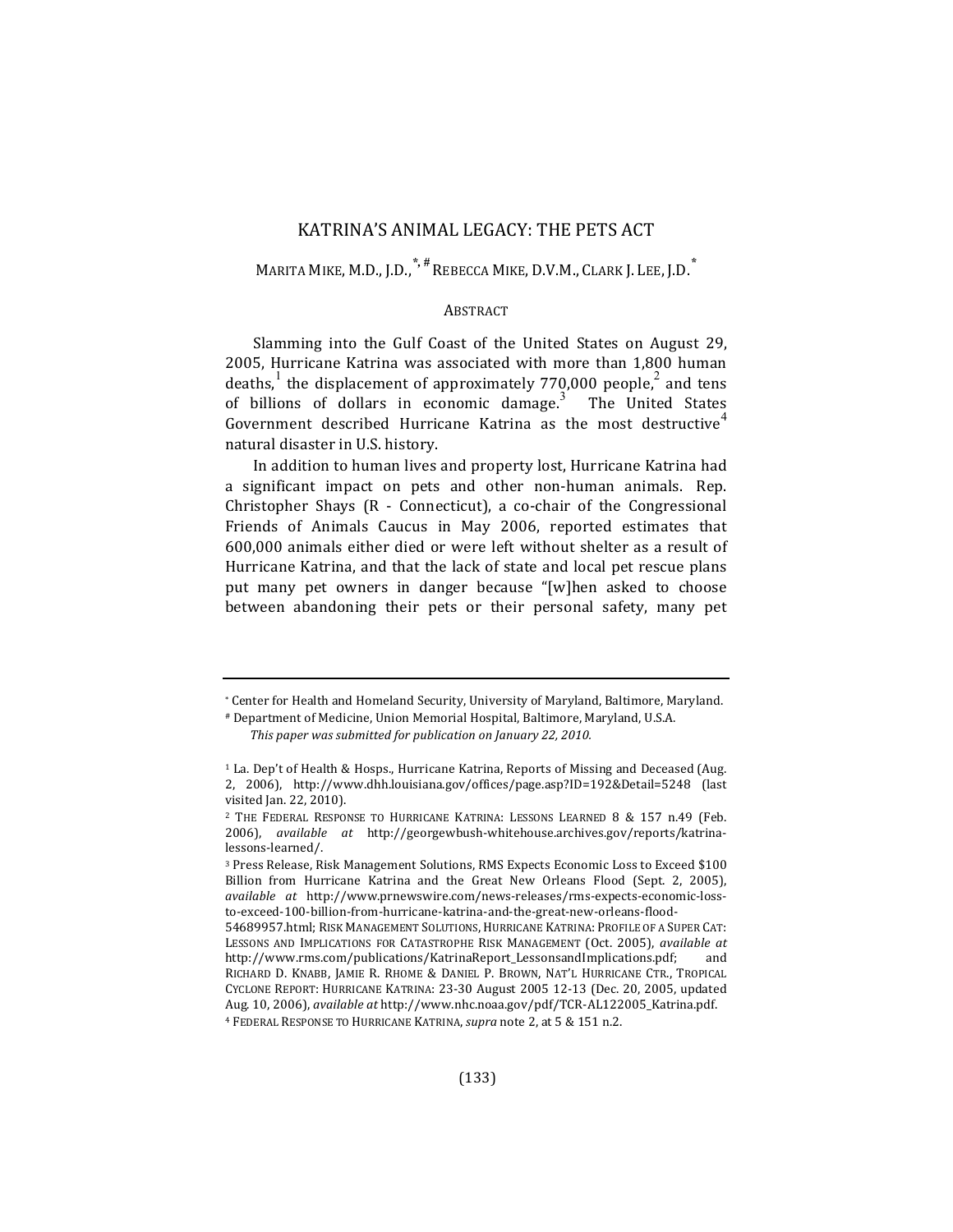owners chose to risk their lives[.]"<sup>5</sup> Evacuation and rescue plans did not take into account pets and service animals, and existing laws did not require such planning provisions.

The tragic consequences of this gap in planning and preparedness efforts led the U.S. Government to re-evaluate federal policy regarding the evacuation of pets and service animals during a disaster or an emergency. 

As a result, the Pets Evacuation and Transportation Standards Act of 2006 (PETS Act)<sup>6</sup> was signed into law.<sup>7</sup> The Act encourages state and local jurisdictions to take into account the needs of individuals with household pets and service animals in their planning and preparedness activities for major disasters and emergencies. In conjunction with the Post-Katrina Emergency Management Reform Act of 2006 (PKEMRA)<sup>8</sup> and the *National Response Framework*,<sup>9</sup> the PETS Act has been fundamental in reshaping the federal government's policy regarding pet evacuation and care during major disasters and other emergencies. Understanding the requirements of the PETS act and related policies is essential for improving state and local emergency plans. With planning and preparedness, states and cities facing disasters or other emergencies may prevent some of the tragedies brought about by Hurricane Katrina.

#### I. INTRODUCTION

The human, property, and financial impacts of Hurricane Katrina have been well documented. Since slamming into the Gulf Coast of the United States on August 29, 2005, Hurricane Katrina has been associated with over  $1,800$  human deaths,<sup>10</sup> the evacuation of 1.1

<sup>5</sup> Christopher Shays, Introduction, *Animal Welfare: Its Place in Legislation*, 12 ANIMAL L. 1, 1-2 & nn.3, 6 (2005); Jim Abrams, *House bill requires pets to be considered in disaster plans*, ASSOCIATED PRESS, May 22, 2006, *available at*  Gina Pace, *House Passes Pet Evacuation Bill*, http://www.cbsnews.com/stories/2006/05/22/politics/main1644260. shtml. 

<sup>6</sup> Pub. L. No. 109-308, 120 Stat. 1725 (2006).

<sup>&</sup>lt;sup>7</sup> Images broadcast on television of a young boy losing his dog during rescue operations after Hurricane Katrina also have been cited as a catalyst for passing the PETS Act. Abrams, *supra* note 5, *available at Pace*, *supra* note 5.

<sup>8</sup> Pub. L. No. 109-295, tit. VI, 120 Stat. 1355, 1394 (2006).

<sup>&</sup>lt;sup>9</sup> U.S. DEP'T OF HOMELAND SEC., NATIONAL RESPONSE FRAMEWORK (Jan. 2008), *available at* http://www.fema.gov/pdf/emergency/nrf/nrf-core.pdf and Fed. Emergency Mgmt. Agency, NRF Resource Center, http://www.fema.gov/emergency/nrf/.

<sup>&</sup>lt;sup>10</sup> La. Dep't of Health & Hosps., *supra* note 1. Hurricane Katrina is believed to be the third deadliest hurricane since 1900. KNABB ET AL., *supra* note 3, at 23-30.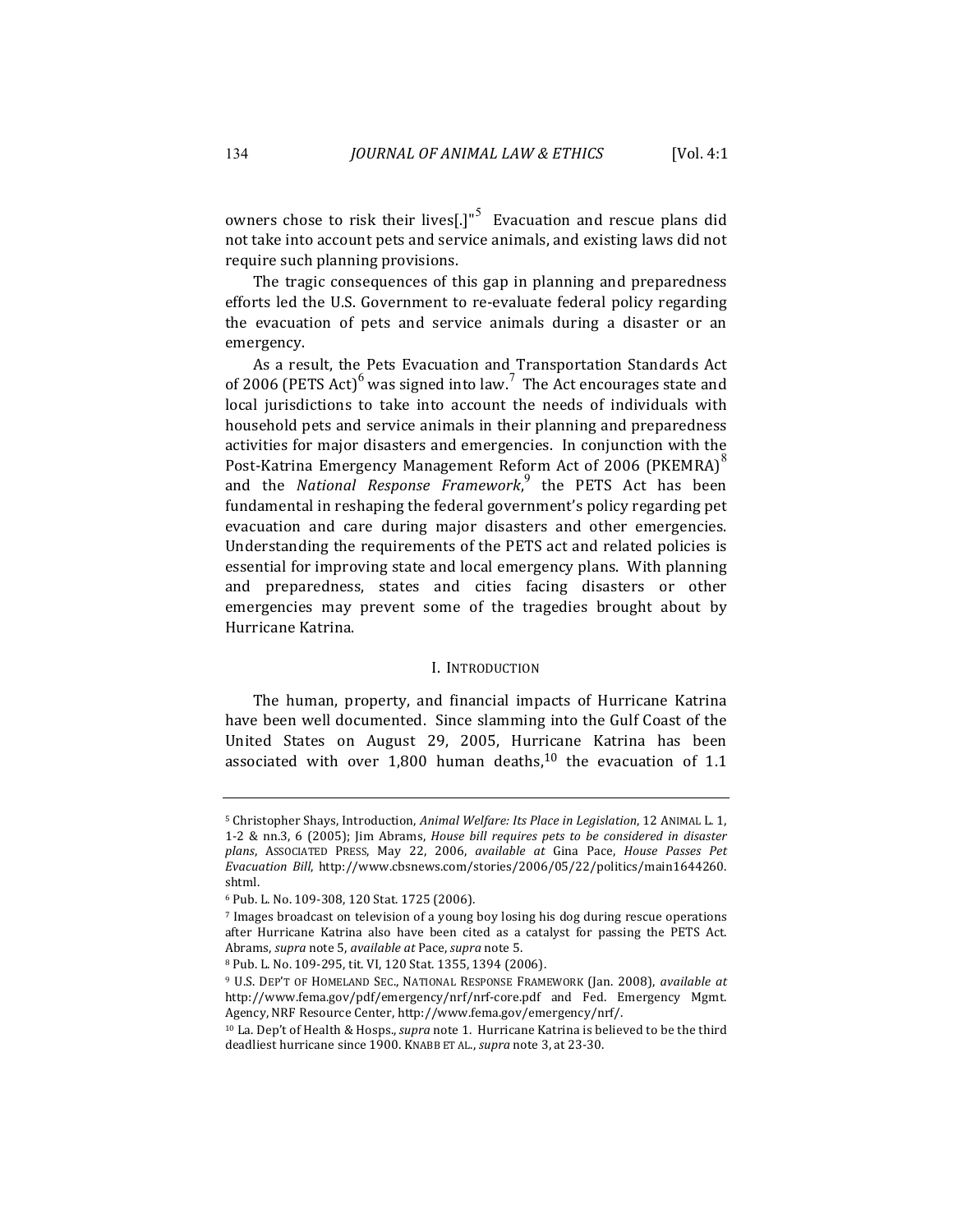million people,<sup>11</sup> the displacement of approximately 770,000 people,<sup>12</sup> nearly \$100 billion in property damage,<sup>13</sup> and tens of billions of dollars in economic losses. $14$  The United States Government has described Hurricane Katrina as the most destructive<sup>15</sup> and likely the costliest<sup>16</sup> natural disaster in U.S. history, and the Federal Emergency Management Agency (FEMA) has provided more assistance funds (over \$6 billion) to victims of Hurricane Katrina than for any other single natural disaster in U.S. history.<sup>17</sup>

In addition to human lives and property, Hurricane Katrina also had a significant impact on pets and other non-human animals. According to one account from a volunteer in Louisiana:

People reported being told that their animals would be rescued later. As Katrina first approached, animal response teams from all over the country were staging near Baton Rouge. However, the flooding, looting, fires, and toxic conditions made entering New Orleans impossible for several days. Moreover, there initially was nowhere to house animals, as the New Orleans shelter was unusable.<sup>18</sup>

Reps. Tom Lantos (D - California) and Christopher Shays (R -Connecticut), co-chairs of the Congressional Friends of Animals Caucus in the months following Hurricane Katrina, reported that as many as 600,000 pets and animals were affected by the devastation of Hurricane

<sup>&</sup>lt;sup>11</sup> FEDERAL RESPONSE TO HURRICANE KATRINA, *supra* note 2, at 9.

 $12$  This population displacement was the largest since the Dust Bowl migration from the southern Great Plains region of the U.S. in the 1930s. FEDERAL RESPONSE TO HURRICANE KATRINA, *supra* note 2, at 8 & 157 n.49.

 $13$  Hurricane Katrina also destroyed or made uninhabitable an estimated  $300,000$  homes and left behind 118 million cubic yards of debris (the equivalent of piling over 10.5 miles of debris on an American football field). FEDERAL RESPONSE TO HURRICANE KATRINA, *supra* note 2, at 7-8 & 155 nn.22-24, 28, 30.

<sup>&</sup>lt;sup>14</sup> RMS Expects Economic Loss, *supra* note 3; HURRICANE KATRINA: PROFILE OF A SUPER CAT, supra note 3; and KNABB ET AL., *supra* note 3, at 12-13.

<sup>&</sup>lt;sup>15</sup> FEDERAL RESPONSE TO HURRICANE KATRINA, *supra* note 2, at 5 & 151 n.2.

<sup>&</sup>lt;sup>16</sup> U.S. CTRS. FOR DISEASE CONTROL & PREVENTION, MORBIDITY AND MORTALITY WEEKLY REPORT, MGUIDE, HURRICANES, *available at* http://www.cdc.gov/mmwr/mguide\_nd.html.

<sup>&</sup>lt;sup>17</sup> Fact Sheet, Fed. Emergency Mgmt. Agency, Frequently Requested National Statistics Hurricane Katrina - One Year Later, *available at* http://www.fema.gov/hazard/ hurricane/2005katrina/anniversary\_factsheet.shtm.

<sup>&</sup>lt;sup>18</sup> Leslie Irvine, *Providing for Pets During Disasters, Part II: Animal Response Volunteers in* Gonzales, Louisiana, QUICK RESPONSE RESEARCH REPORT 187 2 (University of Colorado Natural Hazards Center 2006), *available at*  http://www.colorado.edu/hazards/ research/qr/qr187/qr187.pdf.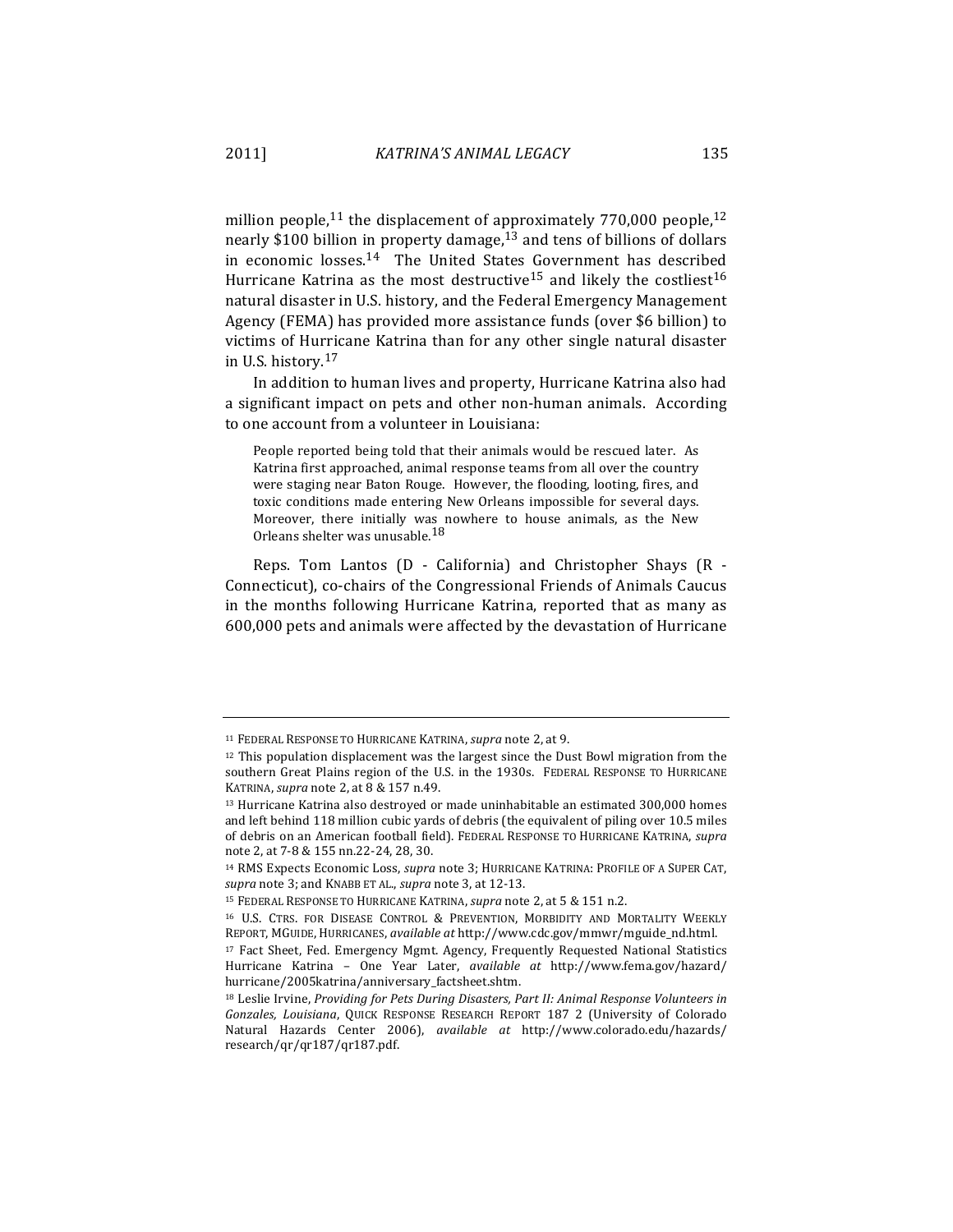Katrina,<sup>19</sup> while private rescue organizations saved an estimated 5,000 animals as of September 2005 and reunited 600 animals with their owners.<sup>20</sup> Unfortunately, the lack of pet rescue plans in the affected areas put many pet owners in danger, because "[w]hen asked to choose between abandoning their pets or their personal safety, many pet owners chose to risk their lives[.] $"^{21}$ 

The Humane Society of the United States (HSUS) has reported in recent years that there are over 358 million pets in the U.S. residing in 63 percent of American households, and that a Zogby International poll conducted after Hurricane Katrina devastated the Gulf Coast revealed that 61 percent of pet owners say they would refuse to evacuate if they could not take their pets with them.<sup>22</sup> Hurricane Katrina brought to light the fact that existing state and local evacuation and rescue plans did not take into account pets or even service animals, and that no laws existing at the time appeared to require such planning provisions. The tragic consequences of this gap in planning efforts led the federal government to re-evaluate its policy regarding the evacuation of pets during disasters and other emergencies, culminating in the enactment of the Pets Evacuation and Transportation Standards Act of 2006 (PETS Act). 23 

 $19$  Rep. Tom Lantos, Introduction of the Pets Evacuation and Transportation Standards (PETS) Act of 2005, 151 Cong. Rec. E1943 (daily ed. Sept. 22, 2005); *see also* Shays, *supra* note 5, at  $1 \& n.3$  ("Hurricane Katrina left so many victims in its wake, including up to 600,000 animals that lost their lives or were left without shelter.").

<sup>&</sup>lt;sup>20</sup> Lantos, *supra* note 19, at E1943. One year after Hurricane Katrina made landfall in Louisiana, the Humane Society of the United States reported that "[r]escuers saved more than 10,000 animals in a multi-organization operation that was larger than all previous pet rescue efforts combined." Press Release, Humane Society of the United States, One Year After Katrina, Pets Factor Into Disaster Planning (Aug. 25, 2006), *available at* http://www.hsus.org/press\_and\_publications/press\_releases/one\_year\_after\_katrina\_pe ts.html (last visited Jan. 22, 2010).

<sup>&</sup>lt;sup>21</sup> Abrams, *supra* note 5, *available at Pace, supra* note 5; *see also* Shays, *supra* note 5, at 2 & n.6 ("[W]hen asked to choose between abandoning their pets or their own personal safety, many pet owners choose to risk their lives and remain with their pets. Thus, this is not just an animal welfare issue. It is a public safety issue.").

<sup>&</sup>lt;sup>22</sup> Press Release, The Humane Society of the United States, President Bush Signs Bill to Leave No Pet Behind in Disaster Planning and Evacuation (Oct. 6, 2006), *available at* http://www.humanesociety.org/news/press\_releases/2006/10/president\_bush\_signs\_P ETS\_act\_100606.html (last visited Jan. 22, 2010); and Press Release, The Humane Society of the United States, The HSUS Urges Pet Owners to Include Pets in Hurricane Season Preparations (June 10, 2009), *available at* http://www.humanesociety.org/ news/press\_releases/2009/06/include\_pets\_in\_hurricane\_season\_preparation\_061009. html.

<sup>&</sup>lt;sup>23</sup> Pub. L. No. 109-308, 120 Stat. 1725 (2006).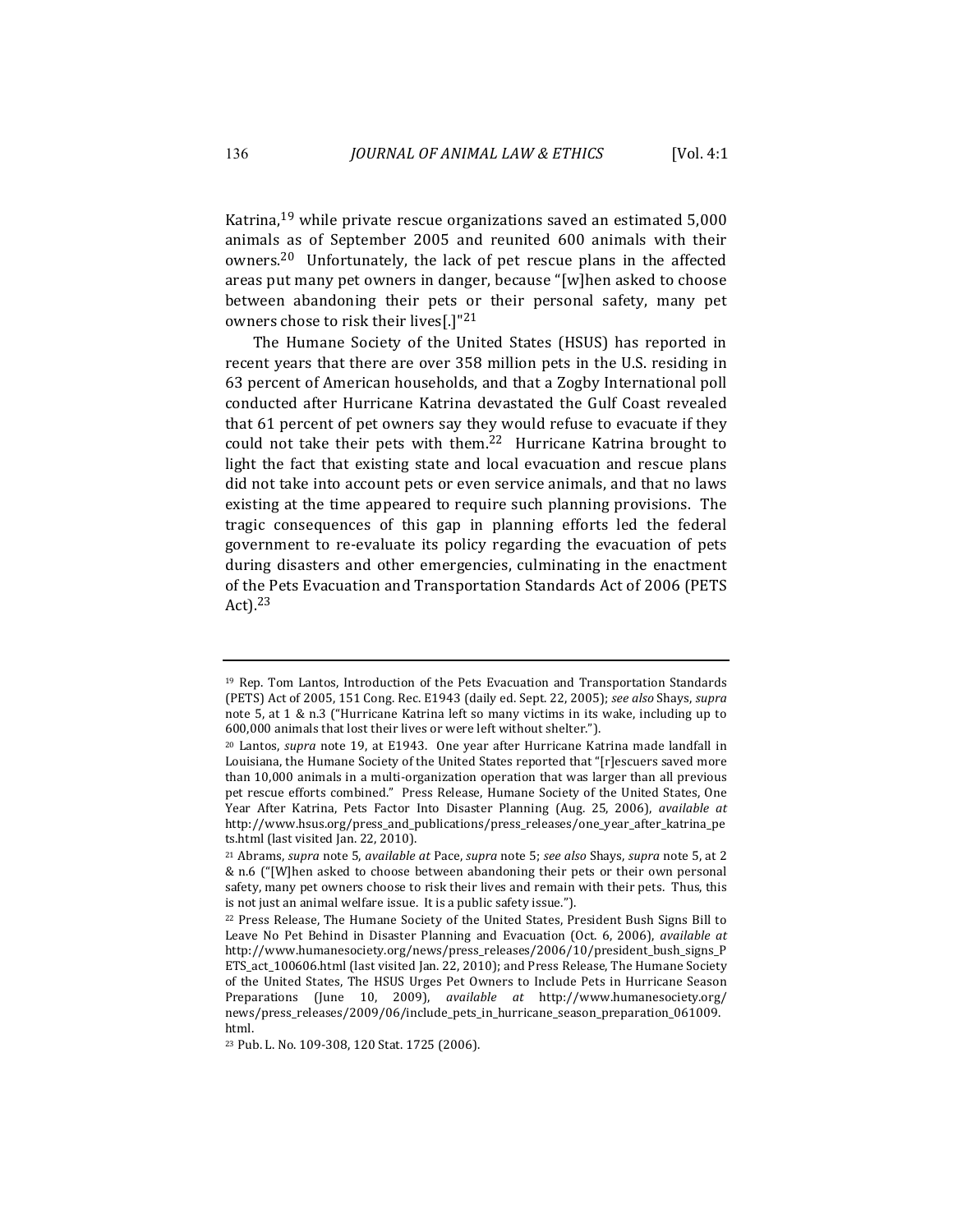This article discusses issues related to the PETS Act and relevant federal policies developed to implement its provisions. Following these introductory remarks, background information is presented in Part II. Part III focuses on the various problems concerning animal evacuations and sheltering that Hurricane Katrina brought to light. Part IV discusses the PETS Act and related laws and policies which were developed in response to the tragedies brought about by Hurricane Katrina. Part V discusses strengths and weaknesses of the PETS Act and recommends next steps to improve implementation of the PETS Act. Concluding remarks are presented in Part VI.

# II. BACKGROUND: ANIMAL EVACUATIONS AND SHELTERING IN THE PRE-KATRINA ERA

While Hurricane Katrina drew attention to animal evacuation and needs during disaster and emergency response efforts, it was not the first time disaster responders in the U.S. had to confront these issues. When Hurricane Andrew devastated south Florida in August 1992, an estimated 1,000 healthy and adoptable dogs and cats were euthanized "merely for lack of space in which to house them."  $24$  Several reforms in pet-related disaster planning were initiated in the wake of Hurricane Andrew, the most notable of which was the development of a network of organizations to meet the needs of animals and animal stakeholders during responses to disasters and other emergencies.<sup>25</sup> Through formal agreements with federal agencies and the American Red Cross, national veterinary organizations such as the American Veterinary Medical Association (AVMA) and its Veterinary Medical Assistance Teams (VMAT) became responsible for veterinary medical care in 

<sup>25</sup> Irvine, *supra* note 24, at 1.

<sup>&</sup>lt;sup>24</sup> Leslie Irvine, *Providing for Pets During Disasters: An Exploratory Study*, QUICK RESPONSE RESEARCH REPORT 171 1, 3 (Natural Hazards Research and Applications Information Center, University of Colorado 2004), *available at http://www.colorado.edu/* hazards/research/qr/qr171/qr171.pdf. In fact, some commentators credit the mass euthanasia of animals in the aftermath of Hurricane Andrew for initially raising awareness in the U.S. animal welfare, emergency management, and emergency responder communities of the importance of incorporating animals into disaster response plans. *Id.* at 1-2; see also Amy Cattafi, Note, Breed Specific Legislation: The Gap *in Emergency Preparedness Provision for Household Pets*, 32 SETON HALL LEGIS. [. 351, 361 & n.80 (2008) ("In many ways, the tragedy of Hurricane Andrew...initiated much of the reform we have today in pet-related disaster planning."), *citing* William Wan, *A Lesson from Katrina: Pets Matter, WASH. POST, Jan. 2, 2006, at B01.*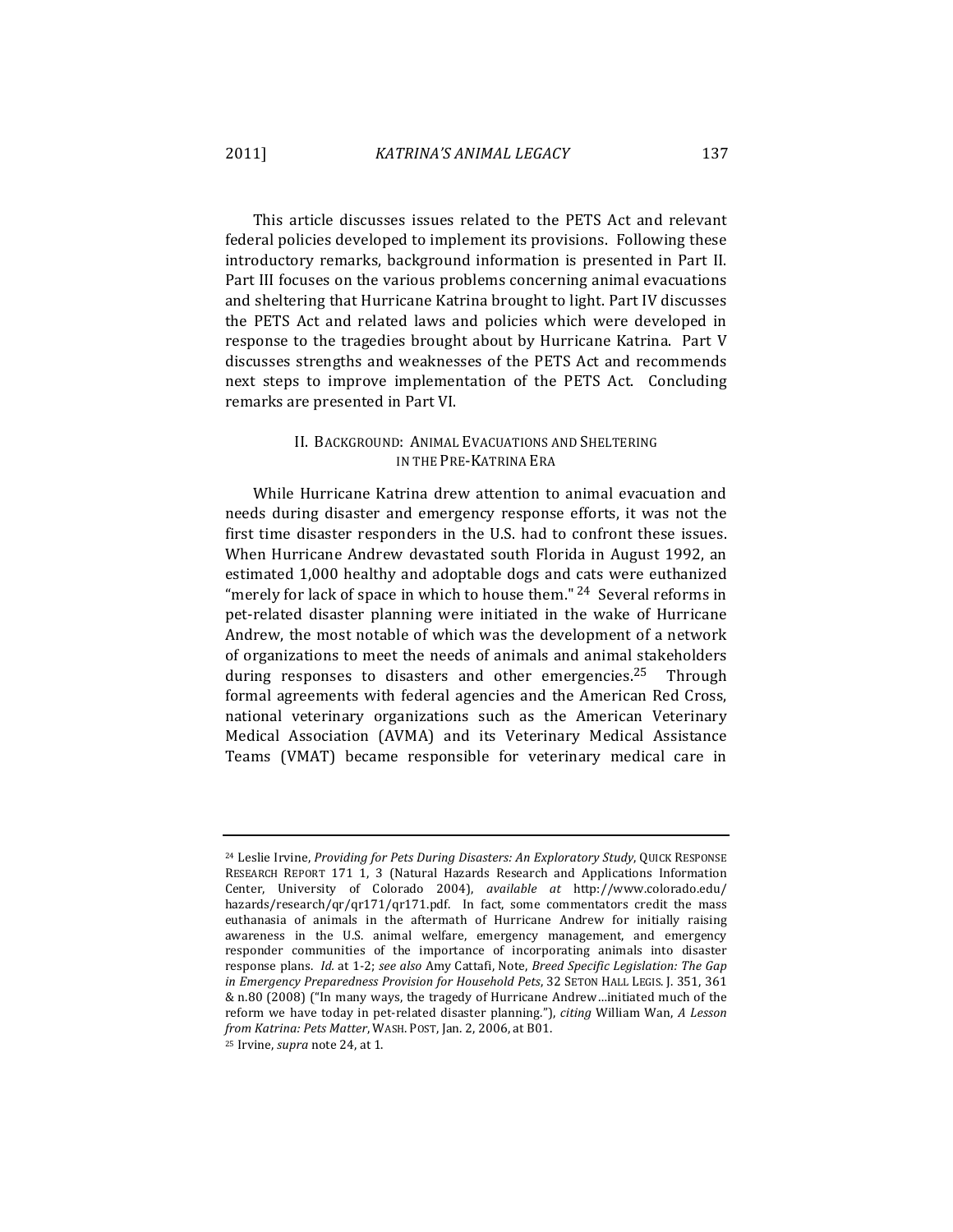response to disasters,  $26$  and national animal welfare organizations such as HSUS would deploy into disaster areas at the request of an affected state.<sup>27</sup>

Several states developed animal response plans in the years following Hurricane Andrew. For example, after Hurricane Floyd killed over three million animals (livestock and pets) in 1999, the major animal stakeholders in North Carolina developed a cooperative response plan that included a state animal response team (SART). $^{28}$ Joining state government agencies with interested groups in the private sector around the common goal of addressing animal issues during disasters, the SART program involves a public-private partnership based in a non-profit organization that can obtain grants, accept donations, and sub-contract with state government agencies.<sup>29</sup> Although several states had developed SART plans or less formal plans for animal response by 2004, one researcher warned at the time that "[e]ven with a well-developed response network, the animal needs may tax this network of resources when disasters occur in multiple communities at once[.] $"30$ 

After Hurricane Charley devastated portions of the Florida Gulf Coast in August 2004, a published report examined the ways in which pets were provided for during Hurricane Charley in comparison to 

<sup>&</sup>lt;sup>26</sup> For example, the AVMA signed:  $(1)$  a Memorandum of Understanding (MOU) with the U.S. Department of Health and Human Services in May 1993 that incorporated veterinary services into the Federal Response Plan (now the *National Response Framework*) for disaster relief as part of the National Disaster Medical System (NDMS); and (2) a Statement of Understanding (SOU) with the American Veterinary Medical Foundation (AVMF) and the Red Cross in January 1998 in which the Red Cross recognized the AVMA and the AVMF as the only national organizations representing the entire profession of licensed veterinarians solely responsible for the diagnosis, treatment, health and wellbeing of all animals, including and during periods designated as disaster relief. American Veterinary Medical Association, AVMA Veterinary Medical Assistance Teams (VMAT), History of AVMA Emergency Preparedness and Response Programs, http://www.avma. org/vmat/history.asp. 

<sup>&</sup>lt;sup>27</sup> Other participating animal welfare organizations included the American Humane Association, Code 3 Associates, and Emergency Animal Rescue Services. At times, the labor was divided so that the veterinary organizations would take primary responsibility for large animals  $(e.g.,$  livestock) and the animal welfare organizations would take responsibility for pets. Irvine, *supra* note 24, at 1.

 $28$  North Carolina State Animal Response Team, About SART, http://sartusa.org/aboutsart; Irvine, *supra* note 24, at 1.

<sup>&</sup>lt;sup>29</sup> North Carolina State Animal Response Team, SART - State Animal Response Teams, http://sartusa.org; Irvine, *supra* note 24, at 1-2.

<sup>&</sup>lt;sup>30</sup> Irvine, *supra* note 24, at 2. Information on other states with SART plans that are currently active or in development is available at North Carolina State Animal Response Team, SART States, http://sartusa.org/states/states.php.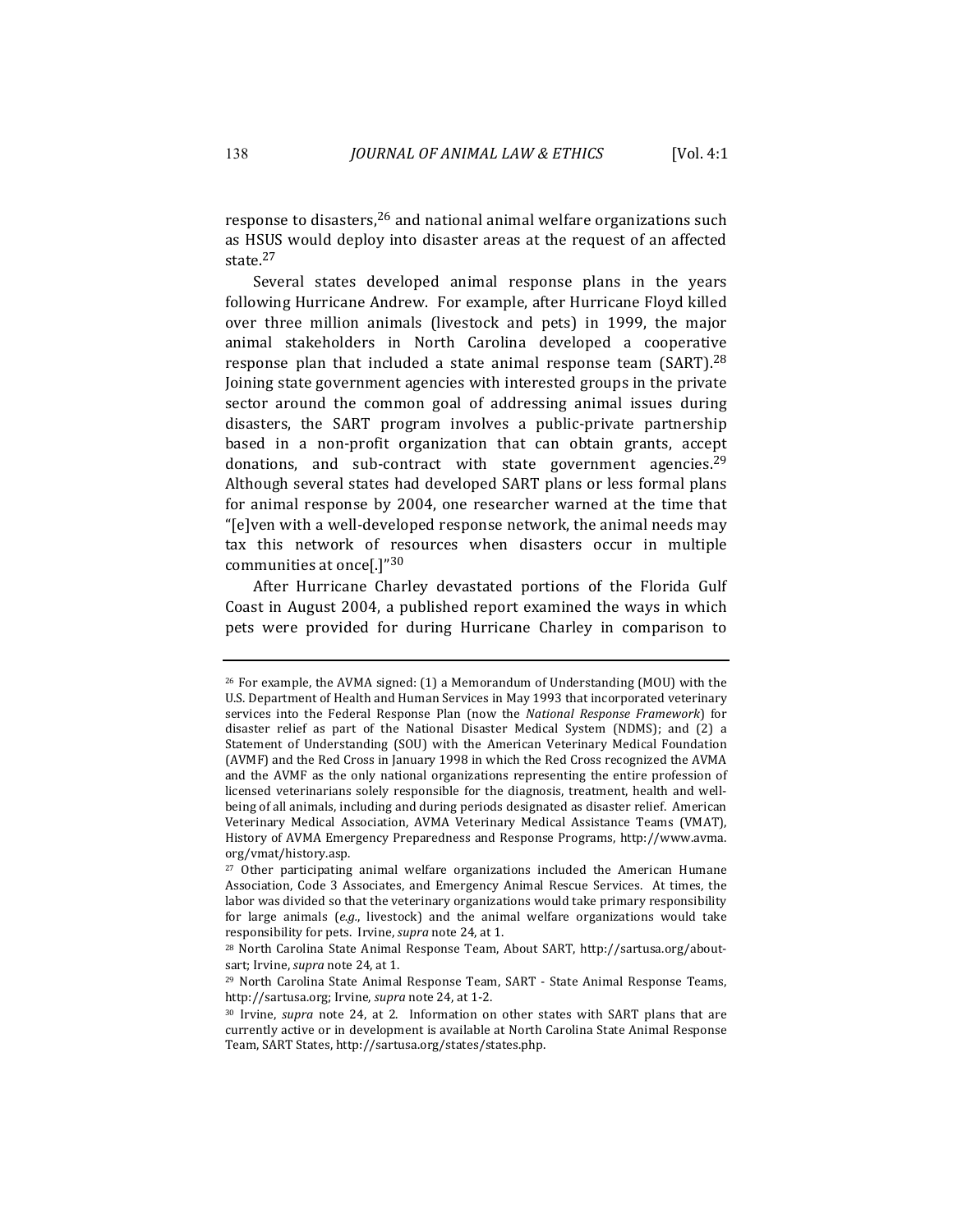Hurricane Andrew twelve years earlier.<sup>31</sup> Among the report's key findings were that:

- the treatment of animals following Hurricane Charley was significantly improved compared to the situation after Hurricane Andrew;
- the improved treatment could be attributed to the existence of welldeveloped animal response plans in the affected areas, as well as the reliance on inter-organizational networks; and
- far fewer animals died in the aftermath of Hurricane Charley compared to the aftermath of Hurricane Andrew, and many animals were reunited with their guardians or were placed in new homes.<sup>32</sup>

Despite the dramatic improvements in animal response after Hurricane Charley, the report identified several areas for improvement in animal planning efforts. Perhaps the most important of these was that state and local governments needed to develop plans incorporating all animal stakeholders, including pet owners, breeders, veterinarians, ranchers, shelter managers, farmers, zookeepers, and anyone who would be affected by an emergency.  $33$ 

Such gaps in policy and planning efforts would have tragic consequences in the aftermath of Hurricane Katrina.

## III. HURRICANE KATRINA ANIMAL EVACUATIONS AND SHELTERING

The areas of the Gulf Coast devastated by Hurricane Katrina reportedly did not have "effective plan[s] in place to address evacuation or rescue of pets in disasters" when the storm made landfall in Louisiana in late August  $2005<sup>34</sup>$  One volunteer involved with animal

<sup>&</sup>lt;sup>31</sup> Irvine, *supra* note 24.

<sup>32</sup> *Id.* at 3. As a point of comparison, two dogs were euthanized after Hurricane Charley because of aggression and injury, whereas an estimated 1,000 healthy and adoptable dogs and cats were euthanized after Hurricane Andrew because of a lack of space. *Id.* 

<sup>&</sup>lt;sup>33</sup> *Id.* at 4, *citing* Tom Durham & Lacy E. Suiter, *Perspectives and Roles of the State and* Federal Governments, in EMERGENCY MANAGEMENT: PRINCIPLES AND PRACTICE FOR LOCAL GOVERNMENT 101-27 (T.E. Drabek & G.J. Hoetmer eds., International City Management Association 1991), and KATHLEEN J. TIERNEY, MICHAEL K. LINDELL & RONALD W. PERRY, FACING THE UNEXPECTED: DISASTER PREPAREDNESS AND RESPONSE IN THE UNITED STATES (Joseph Henry Press 2001). The report also concluded that although the interorganizational animal response to Hurricane Charley proved to be effective, the availability of responders from the private and non-profit sectors raised the concern that local government efforts to develop public animal response plans would be deterred. *Id.* at 4.

<sup>&</sup>lt;sup>34</sup> HSUS One Year After Katrina, *supra* note 20.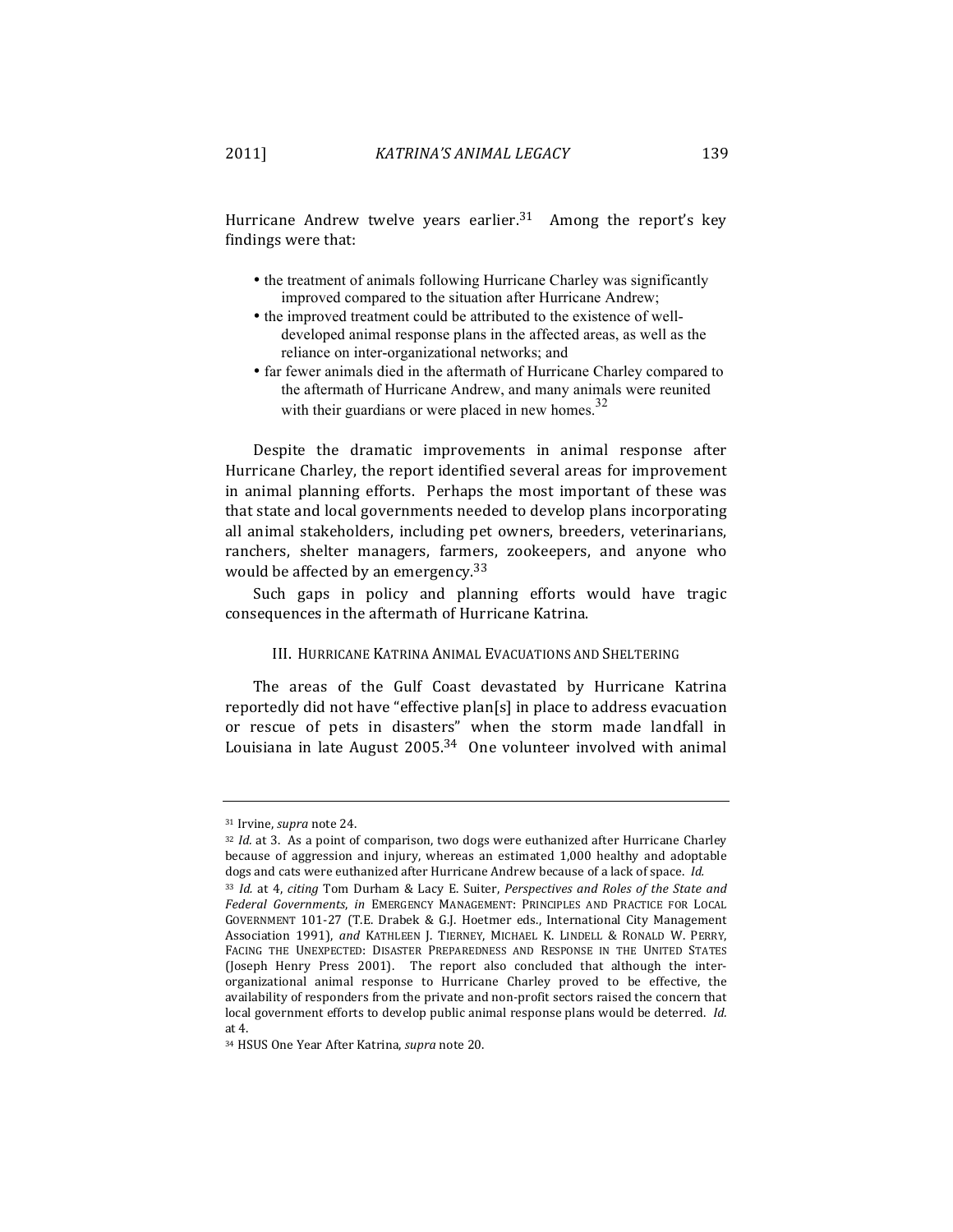sheltering efforts in the aftermath of Hurricane Katrina later described the chaos that ensued:

In the flooding that followed [Hurricane Katrina], many of the residents forced to evacuate left their pets behind. Many people did so because they were going to motels that would not accept pets. Others, who were rescued in boats, helicopters, and emergency vehicles, report being told by first responders that pets could not come along. Those who were going to emergency shelters had to find alternative arrangements for their animals, as most shelters (such as those provided by the Red Cross) do not allow pets. In many cases, animal shelters will house pets temporarily. This was effective during Hurricane Charley, but Katrina destroyed the New Orleans shelter—the Louisiana Society for the Prevention of Cruelty to Animals (LA-SPCA). Some residents who brought their dogs and cats to the Convention Center had to leave them behind when forced to evacuate from there. Several accounts of that evacuation depict National Guardsmen simply letting dogs and cats run free as their owners watched helplessly.<sup>35</sup>

### *A. "No Pets Allowed" Policies*

As the above-quoted volunteer observed, many rescue organizations reportedly refused to allow pets to board buses and boats or to enter shelters during Hurricane Katrina evacuation efforts.<sup>36</sup> Some commentators and journalists have argued that although some pets were probably abandoned voluntarily by their owners, many pets were probably abandoned because of these bans against pets on evacuation buses and in local evacuation shelters.<sup>37</sup>

## *B. Hurricane Katrina Animal Rescue Efforts*

Despite the lack of animal-related public planning efforts in the areas devastated by Hurricane Katrina, several national and local non-

<sup>&</sup>lt;sup>35</sup> Irvine, *supra* note 18, at 1 & nn.3-4 (notes and citations omitted) (noting that the LA-SPCA had a disaster response plan in place and that its animals had been transferred to other shelters before Hurricane Katrina struck New Orleans).

<sup>&</sup>lt;sup>36</sup> *Id.* at 1 and *2006 Legislative Review*, 13 ANIMAL L. 299, 304-05 & nn.39-40 (2007) (notes omitted); see e.g., American Red Cross, Disaster Services Notice 161, Animals in American Red Cross Disaster or Evacuation Shelters (1996).

<sup>&</sup>lt;sup>37</sup> Cattafi, *supra* note 24, at 359 & nn.62-63; Dan Harris & Mark Reeves, *Katrina Rescuers Saved Thousands of Pets*, ABC NEWS, Aug. 27, 2006, *available at* http://abcnews. go.com/WNT/HurricaneKatrina/story?id=2362416. Some evacuees reportedly tried to "smuggle their pets onto the buses going to the evacuation shelters ... despite the fact that the animals would not be allowed into the shelter once they arrived." Cattafi, *supra* note 24, at 360 & n.66, *citing* Carl Sullivan, *Pets in Peril*, NEWSWEEK, Sept. 15, 2005, *available at* http://www.rvnewsdaily.com/article.php/ pets\_peril.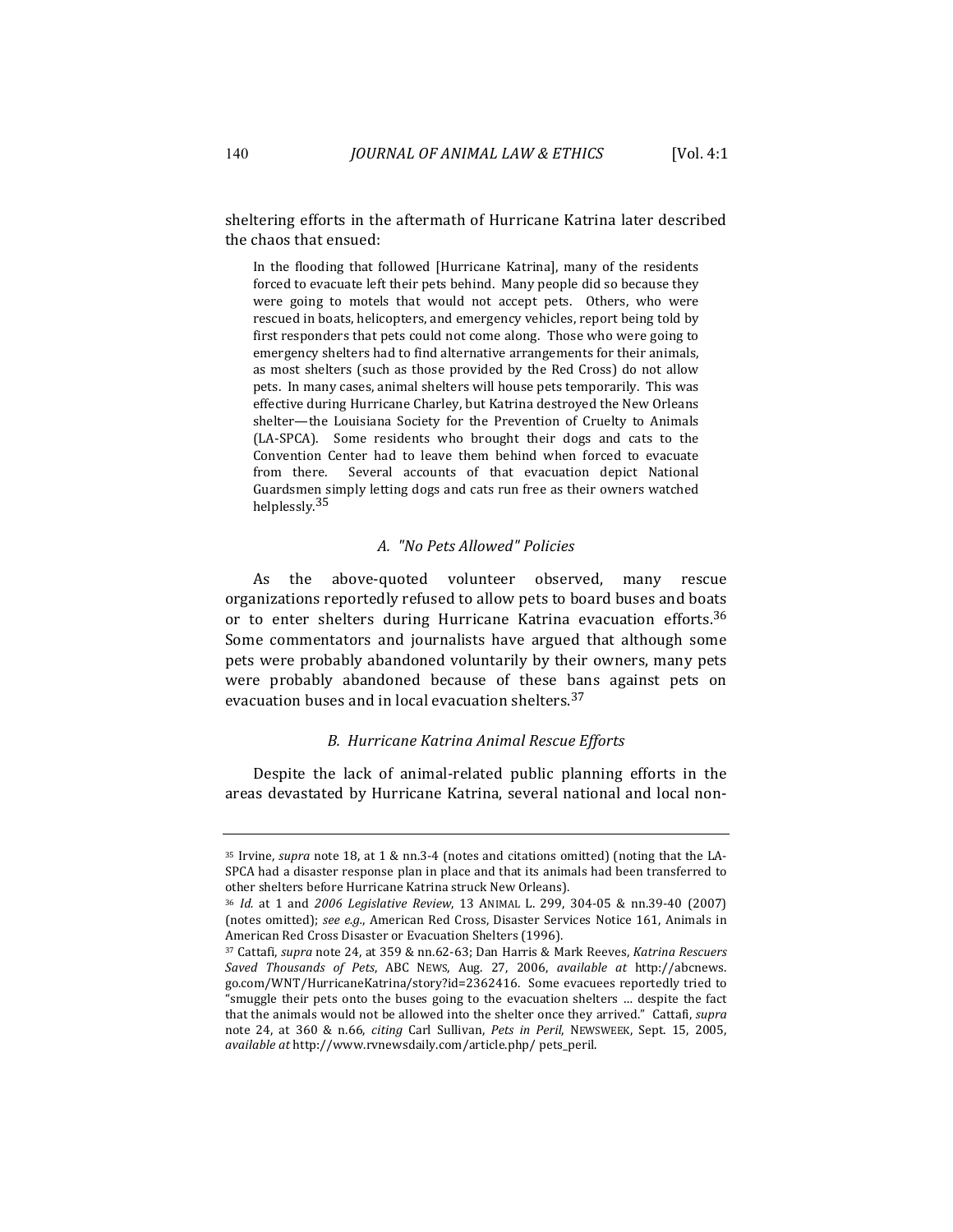profit animal welfare organizations participated in animal rescue efforts in these areas before and after the storm passed.<sup>38</sup> For example, HSUS animal rescue teams were pre-positioned in the Gulf region before Katrina made landfall and coordinated plans with local animal care and control agencies, although the animal rescue efforts of these teams were hampered for several days by federal and state officials who blocked entry to the disaster zones. These HSUS teams also worked with other organizations to set up temporary pet shelters in Gonzales, Louisiana and Hattiesburg, Mississippi and began rescuing animals from flooded streets and homes once they gained access to the disaster zones. The shelter at Gonzales, La. serviced more than 8,000 animals and became the largest animal shelter in the world before closing in early October 2005.<sup>39</sup> These non-governmental animal rescue efforts could not meet the significant demand for their services, however: media reports indicated that volunteers in Louisiana were able to rescue alive only 50% of pets that had survived the immediate effects of the storm, $40$  and that many of those pets rescued alive "were in pretty bad shape[.] $"41$ 

### *C. Lessons Learned from Hurricane Katrina*

On September 15, 2005, President George W. Bush ordered a review of lessons learned from the federal response to Hurricane Katrina.<sup>42</sup> The resulting report, *The Federal Response to Hurricane* Katrina: Lessons Learned,<sup>43</sup> included recommendations that would improve the federal government's policy and efforts regarding the evacuation of pets during a disaster or emergency. More specifically, the report recommended in relevant part that the U.S. Department of Homeland Security (DHS, of which FEMA is a part) require state and

<sup>38</sup> These animal welfare organizations rely primarily on donations, volunteers, and other grassroots efforts to fund their animal rescue efforts. Cattafi, *supra* note 24, at 360 & nn.70-71.

<sup>&</sup>lt;sup>39</sup> HSUS One Year After Katrina, *supra* note 20.

<sup>&</sup>lt;sup>40</sup> Cattafi, *supra* note 24, at 359 & n.61, *citing* CBS News, *Katrina's Lost Pets Come Home*, Aug. 31, 2006, *available at* http://www.cbsnews.com/stories/2006/08/31/early show/main1954985.shtml. 

<sup>&</sup>lt;sup>41</sup> Cattafi, *supra* note 24, at 359 & n.64, *citing* Harris & Reeves, *supra* note 37 ("[Animals rescued from New Orleans] had chemical burns from being in the flood waters. They were emaciated. A lot of them had heart worms.").

<sup>&</sup>lt;sup>42</sup> George W. Bush, U.S. President, President Discusses Hurricane Relief in Address to the Nation, Address to the Nation (Sept. 15, 2005), *available at* http://georgewbushwhitehouse.archives.gov/news/releases/2005/09/20050915-8.html. 

<sup>&</sup>lt;sup>43</sup> FEDERAL RESPONSE TO HURRICANE KATRINA, *supra* note 2.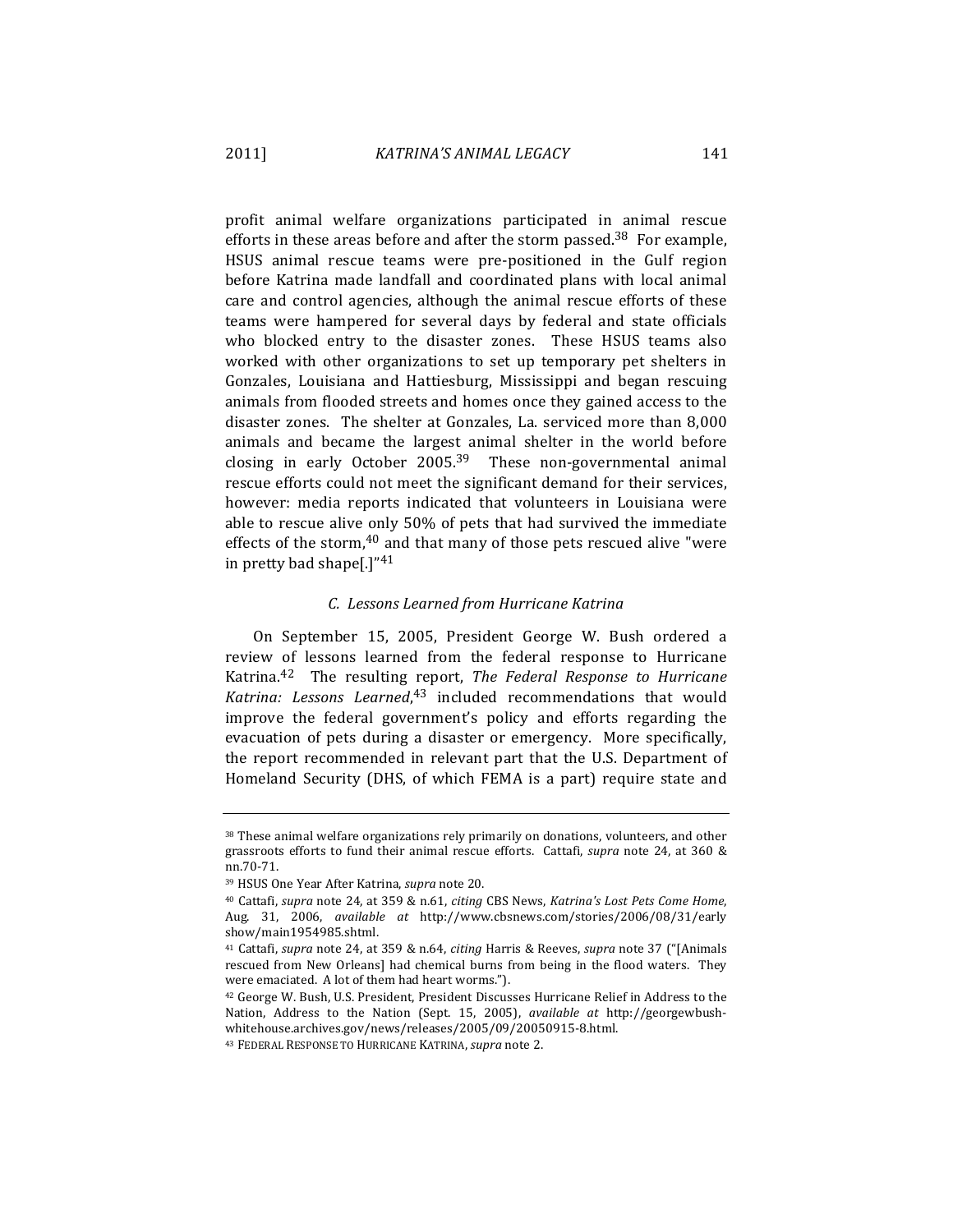local governments to develop, implement, and exercise emergency evacuation plans that address the evacuation of pets as a condition for receiving DHS grants.<sup>44</sup>

The gaps in animal-related planning and preparedness exposed by Hurricane Katrina spurred the U.S. Congress to take action less than a month after the storm devastated the Gulf Coast, when the Pets Evacuation and Transportation Standards Act of 2005 (PETS Act) was introduced in the House of Representatives on September 22, 2005.<sup>45</sup> In his remarks introducing this legislation, Rep. Tom Lantos noted:

The destructive force of Hurricane Katrina exposed many flaws in our nation's emergency preparedness programs, and any disaster plan's top priority must be to save citizens from the affected areas. One easily correctible issue that has come to light, however, is the fact that many of our cities' plans do not incorporate a protocol for rescuing pet owners. Without a corrected protocol, pet owners are unnecessarily forced to choose between their own safety and the safety of their pets. $46$ 

The advocacy efforts of animal welfare organizations,  $47$  along with the recommendations contained in *The Federal Response to Hurricane* Katrina: Lessons Learned, lent considerable support for the PETS Act as it made its way through the legislative process.<sup>48</sup> Congress ultimately

<sup>&</sup>lt;sup>44</sup> *Id.* at 100 (Recommendation 42). The report also recommended that DHS: (1) include animal evacuations as one criterion as part of its joint evaluations with the U.S. Department of Transportation of state and local evacuation plans; and  $(2)$  develop tools for state and local governments to use in order to prepare, train, exercise, and engage citizens and communities in all areas of preparedness, including issues related to household pets and other animals. *Id.* at 100 (Recommendation 43) and 122 (Recommendation 122).

<sup>&</sup>lt;sup>45</sup> H.R. 3858, 109th Cong. (2005). The bill was introduced by Rep. Tom Lantos for himself and on behalf of Reps. Christopher Shays, Don Young  $(R - Alaska)$ , James Oberstar  $(D - A)$ Minnesota), and Barney Frank (D - Massachusetts).

<sup>&</sup>lt;sup>46</sup> Lantos, *supra* note 19.

 $47$  The PETS Act was supported by groups such as the HSUS, the AVMA, the American Society for the Prevention of Cruelty to Animals (ASPCA), and the American Kennel Club, and faced little opposition in Congress. 2006 Legislative Review, supra note 36, at 305-06 & nn.48-52. See also id. at 305 & n.43 ("Animal rights organizations argued that a strong, coordinated effort involving both pre-disaster planning and post-disaster volunteer rescue efforts would have been far more effective in saving both human and animal lives."); and Cattafi, *supra* note 24, at 361 ("While VMAT and other private organizations like the Humane Society struggle to save our country's pets in the midst of national disasters, their efforts will continue to be insufficient and animal lives will continue to be lost without additional federal assistance for this cause.").

<sup>&</sup>lt;sup>48</sup> HSUS hailed the PETS Act as a means to "lay the groundwork for a transformation of public policy approaches to the handling of animals in emergency situations." Press Release, Humane Society of the United States, Katrina One Year Later: Great Gains, New Goals in Disaster Preparedness (Aug. 25, 2006), *available at http://www.hsus.org/*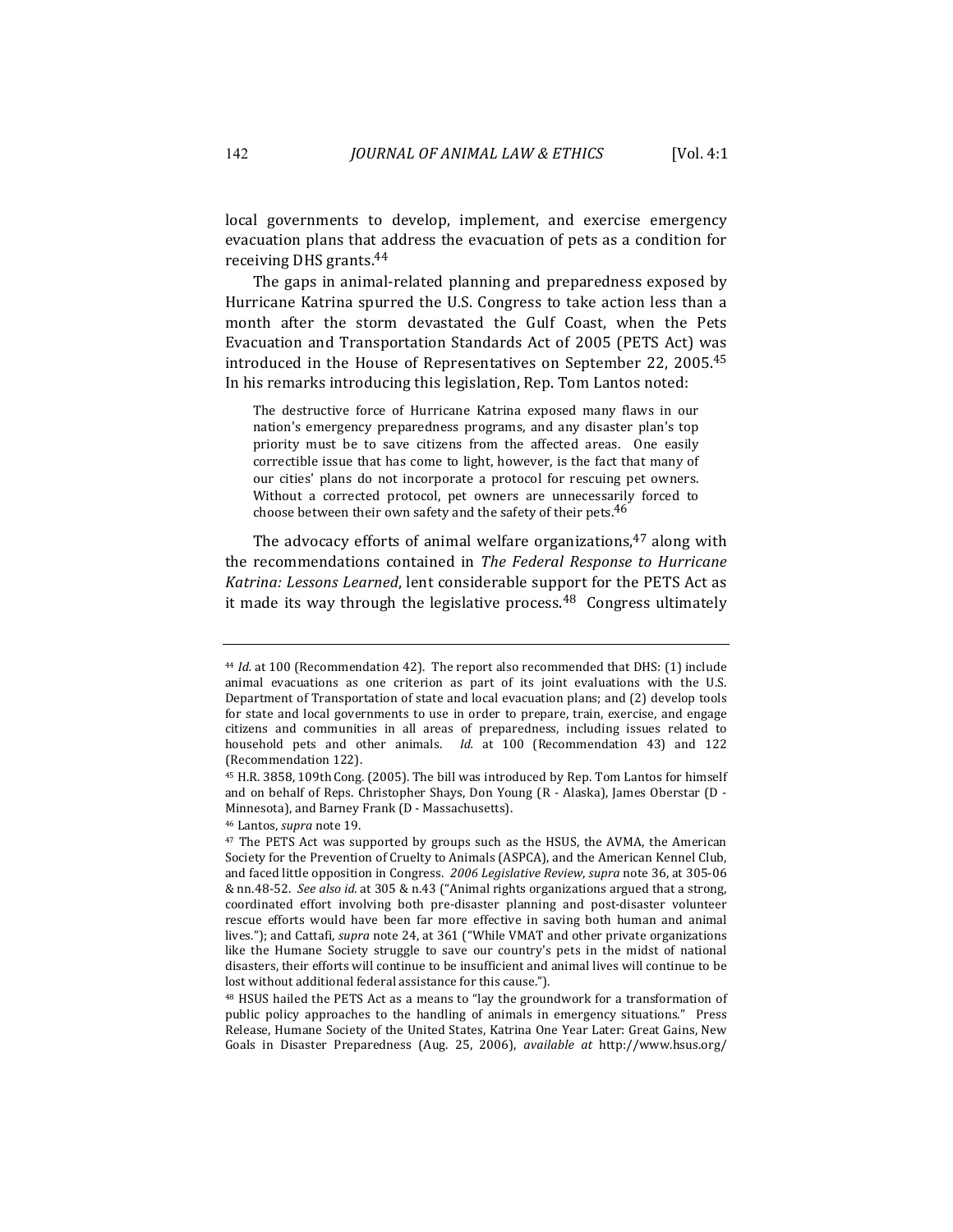passed the PETS Act as the Pets Evacuation and Transportation Standards Act of 2006.<sup>49</sup>

### IV. THE PETS ACT AND RELATED LAWS AND POLICIES

## *A. Robert T. Stafford Disaster Relief and Emergency Assistance Act*

The federal Robert T. Stafford Disaster Relief and Emergency Assistance Act (the Stafford Act)<sup>50</sup> provides "an orderly and continuing means of assistance by the Federal Government to State and local governments in carrying out their responsibilities to alleviate the suffering and damage" resulting from disasters and emergencies.<sup>51</sup> Recognizing the necessity of "special measures" designed to assist the response and recovery efforts of states affected by disasters,  $52$  the Stafford Act authorizes the President of the United States to declare a "major disaster"<sup>53</sup> or state of emergency<sup>54</sup> and activates various types

hsus\_field/hsus\_disaster\_center/disasters\_press\_room/archives/2006\_disaster\_respons e/katrina\_one\_year\_later\_.html (last visited Jan. 22, 2010).

<sup>&</sup>lt;sup>49</sup> The House of Representatives passed its version of the PETS Act (H.R. 3858) on May 22, 2006 by a vote of 349 to 24; the Senate unanimously passed an amended version of the PETS Act on August 3, 2006, with which the House subsequently concurred.  $152$ Cong. Rec. H2985-H2988 (daily ed. May 22, 2006), 152 Cong. Rec. S8884 (daily ed. Aug. 3, 2006), and 152 Cong. Rec. H6806-H6808 (daily ed. Sept. 20, 2006).

<sup>50</sup> Pub. L. No. 100-707, 102 Stat. 4689, *amending* Disaster Relief Act of 1974, Pub. L. No. 93-288, 88 Stat. 143 (codified as amended at 42 U.S.C. §§ 5121 et seq.).

<sup>51</sup> Pub. L. No. 93-288, § 101(b), amended by Pub. L. No. 100-707, § 103(a), 102 Stat. 4689, 4689 (codified as amended at 42 U.S.C. §§ 5121(b)).

<sup>52</sup> Pub. L. No. 93-288, § 101, 88 Stat. 143, 143 (codified at 42 U.S.C. § 5121(a)).

<sup>53</sup> Pub. L. No. 93-288, § 401, *as added by* Pub. L. No. 100-707, § 106(a)(3), 102 Stat. 4689, 4696 (codified as amended at 42 U.S.C. § 5170). The Stafford Act statutorily defines a "major disaster" to mean "any natural catastrophe (including any hurricane, tornado, storm, high water, winddriven water, tidal wave, tsunami, earthquake, volcanic eruption, landslide, mudslide, snowstorm, or drought), or, regardless of cause, any fire, flood, or explosion, in any part of the United States, which in the determination of the President causes damage of sufficient severity and magnitude to warrant major disaster assistance under [the Stafford Act] to supplement the efforts and available resources of States, local governments, and disaster relief organizations in alleviating the damage, loss, hardship, or suffering caused" by such an event.  $42$  U.S.C. §  $5122(1)$ .

<sup>54</sup> Pub. L. No. 93-288, § 501, *as added by* Pub. L. No. 100-707, § 107(a), 102 Stat. 4689, 4706 (codified as amended at 42 U.S.C. § 5191(a)). The Stafford Act statutorily defines an "emergency" to mean "any occasion or instance for which, in the determination of the President, Federal assistance is needed to supplement State and local efforts and capabilities to save lives and to protect property and public health and safety, or to lessen or avert the threat of a catastrophe in any part of the United States."  $42$  U.S.C. § 5122(2).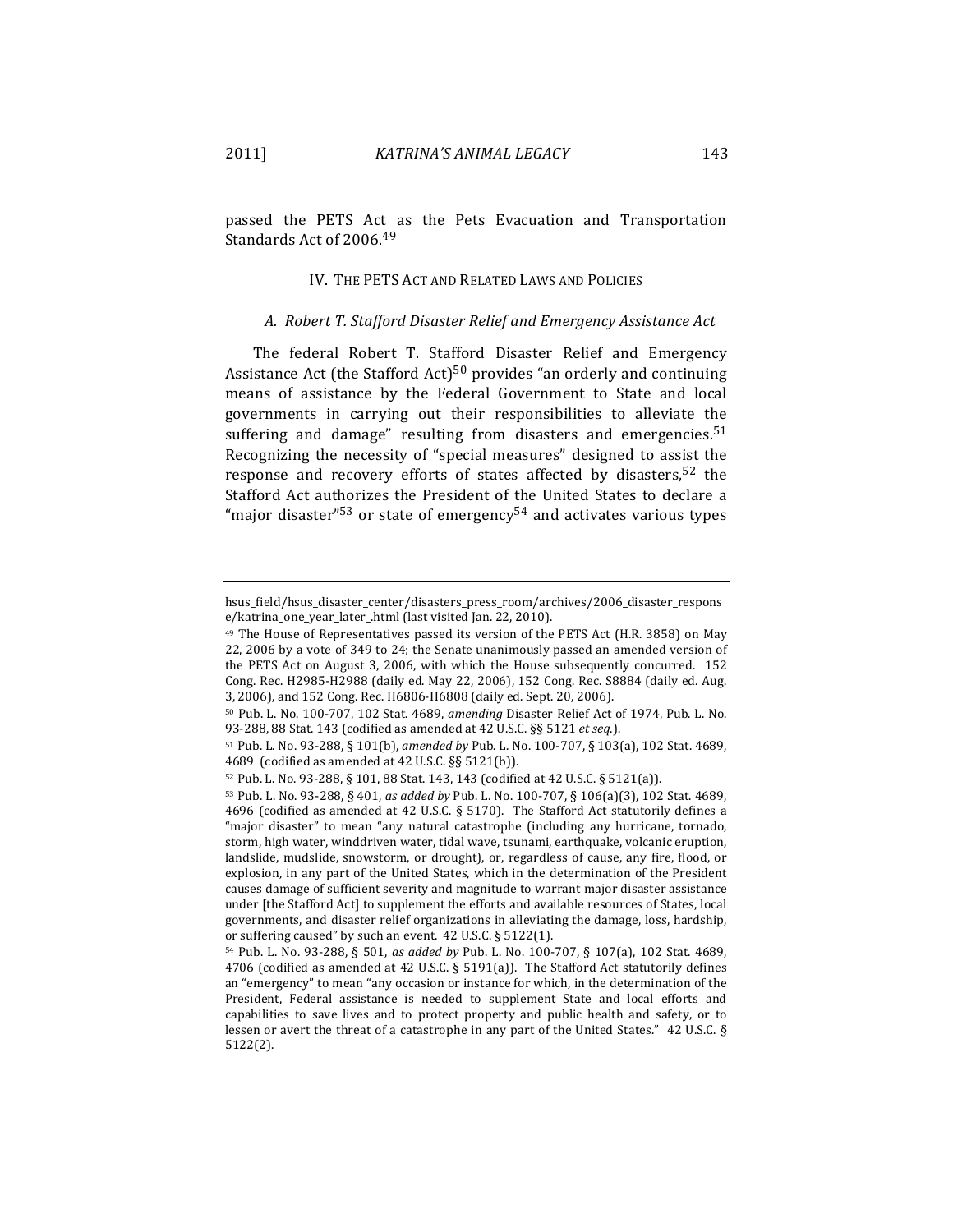of federal assistance and support (administered by various federal agencies) to affected states and local governments.<sup>55</sup>

# *B. Pets Evacuation and Transportation Standards (PETS) Act of 2006*

Signed into law by President Bush on October 6, 2006, the PETS Act<sup>56</sup> amended the Stafford Act to:

- 1. require the FEMA Administrator, in approving standards for state and local emergency preparedness operational plans submitted to FEMA for review,<sup>57</sup> to ensure that such plans take into account "the needs of individuals with household pets and service animals prior to, during, and following a major disaster or emergency $[$ ";<sup>58</sup>
- 2. authorize the FEMA Administrator to study and develop "plans that take into account the needs of individuals with pets and service animals prior to, during, and following a major disaster or emergency[]";<sup>59</sup>

<sup>55</sup> Pub. L. No. 93-288, § 402, *as added by* Pub. L. No. 100-707, § 106(a)(3), 102 Stat. 4689, 4696, and amended by Pub. L. No. 109-295, § 681(a), 120 Stat. 1355, 1444 (codified as amended at 42 U.S.C. § 5170a) and Pub. L. No. 93-288, § 502, *as added by* Pub. L. No. 100-707, § 107(a), 102 Stat. 4689, 4706, and amended by Pub. L. No. 109-295, § 681(b), 120 Stat. 1355, 1444 (codified as amended at 42 U.S.C. § 5192(a)). If such federal assistance provided after an emergency declaration is made under the Stafford Act proves to be inadequate, the President may provide additional assistance with respect to efforts to save lives, protect property and public health and safety, and lessen or avert the threat of a catastrophe. 42 U.S.C. 5192(b). Furthermore, on the direction of the President after a major disaster declaration is made under the Stafford Act, federal agencies may provide assistance essential to meeting immediate threats to life and property resulting from a major disaster. Pub. L. No. 93-288, § 403, *as added by* Pub. L. No. 100-707, § 106(a)(3), 102 Stat. 4689, 4697, and amended by Pub. L. No. 109-295, § 689(b), 120 Stat. 1355, 1449 and Pub. L. No. 109-308, § 4, 120 Stat. 1725, 1726 (codified as amended at 42 U.S.C. § 5170b(a)).

<sup>56</sup> Pub. L. No. 109-308, 120 Stat. 1725 (2006).

<sup>&</sup>lt;sup>57</sup> FEMA reviews such plans as part of the process for states to obtain financial contributions from FEMA for "necessary and essential State and local emergency preparedness personnel and administrative expenses" under the Stafford Act. Pub. L. No. 93-288, § 613(a) and (b)(3), as added by Pub. L. No. 103-337, § 3411(a)(3), 108 Stat. 2663, 3106, and amended by Pub. L. No. 107-188, § 151, 116 Stat. 594, 630 and Pub. L. No. 109-295, § 631, 120 Stat. 1355, 1420 (codified as amended at 42 U.S.C. § 5196b(a) and  $(b)(3)$ ).

<sup>58</sup> Pub. L. No. 109-308, §2, 120 Stat. 1725, 1725 (codified as amended at 42 U.S.C. §  $5196b(g)$ ) and 42 U.S.C. § 5196b(a).

 $59$  Pub. L. No. 109-308, § 3(1), 120 Stat. 1725, 1725 (codified as amended at 42 U.S.C. § 5196(e)(4)).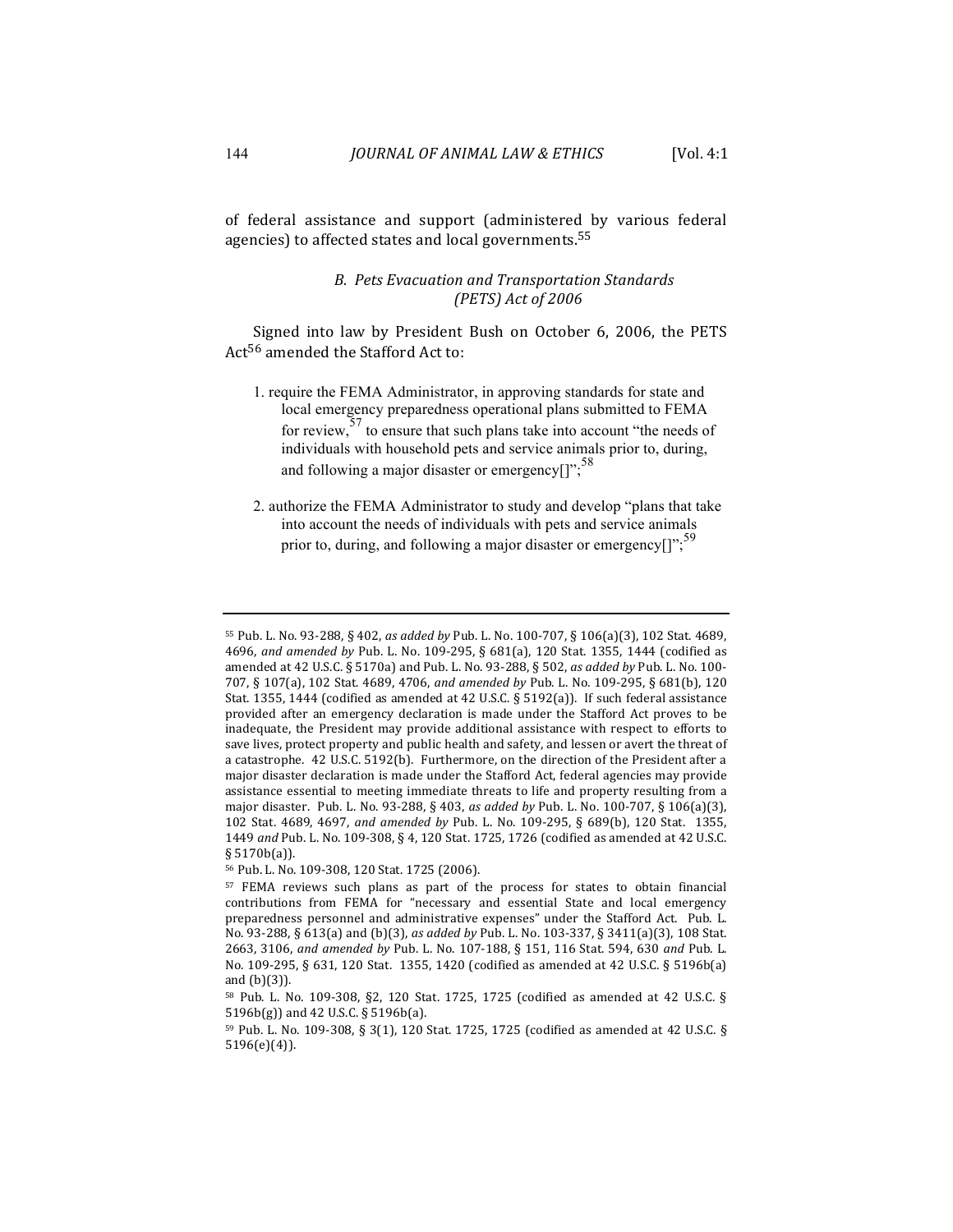- 3. authorize the FEMA Administrator, on the basis of approved programs or projects, to make financial contributions to the states and local authorities for animal emergency preparedness purposes such as the procurement, construction, leasing, or renovating of emergency shelter facilities and materials that will accommodate people with pets and service animals;  $^{60}$  and
- 4. authorize federal agencies responding (on the direction of the President) to a major disaster declared by the President under section 401 of the Stafford  $Act^{61}$  to provide rescue, care, shelter, and essential needs to people with household pets and service animals, as well as to the pets and animals themselves, on public or private lands or waters.<sup>62</sup>

# *C. FEMA Policy for Implementing the PETS Act<sup>63</sup>*

FEMA put into effect its Disaster Assistance Policy on "Eligible Costs" Related to Pet Evacuations and Sheltering" on October 24, 2007.<sup>64</sup> This policy focuses principally on the implementation of the PETS Act provisions related to assistance to individuals with household pets and service animals following a major disaster declared under section 401

 $60$  Pub. L. No. 109-308, § 3(2), 120 Stat. 1725, 1725-26 (codified as amended at 42 U.S.C. § 5196(j)(2)).

<sup>61</sup> Pub. L. No. 93-288, § 401, *as added by* Pub. L. No. 100-707, § 106(a)(3) (codified as amended at 42 U.S.C. § 5170).

 $62$  Pub. L. No. 109-308, § 4, 120 Stat. 1725, 1726 (codified as amended at 42 U.S.C. § 5170b(a)(3)(J)). 

<sup>63</sup> Most of the text in this subpart of this article consists of nearly verbatim reproductions of the text of Fed. Emergency Mgmt. Agency, Disaster Assistance Policy (DAP) 9523.19, Eligible Costs Related to Pet Evacuations and Sheltering (Oct. 24, 2007), *available at* http://www.fema.gov/pdf/government/grant/pa/9523\_19.pdf. 

 $64$  This FEMA policy supersedes all previous FEMA guidance on eligible costs related to pet evacuations and sheltering and is scheduled to undergo a 3-year policy review by October 24, 2010. DAP9523.19 (IX) and (X).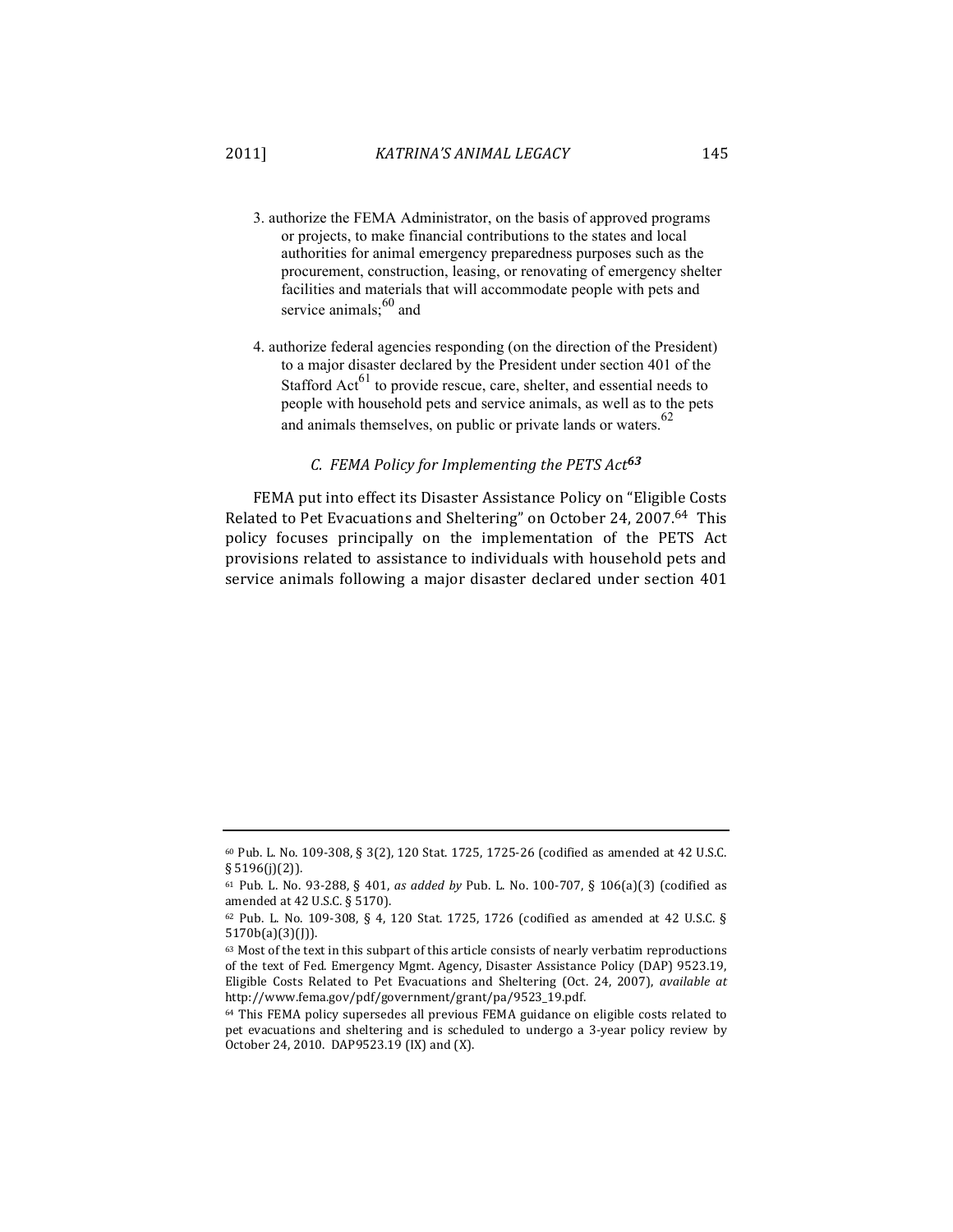of the Stafford Act,<sup>65</sup> although the FEMA policy also applies to costs accrued following an emergency declaration under the Stafford Act.<sup>66</sup>

### 1. Purpose and Scope

Originating from the Public Assistance Division of FEMA's Disaster Assistance Directorate,  $67$  the FEMA policy on "Eligible Costs Related to Pet Evacuations and Sheltering" is intended to "identify the expenses related to [s]tate and local governments' emergency pet evacuation and sheltering activities that may be eligible for reimbursement following" a major disaster or emergency declaration under the Stafford Act.<sup>68</sup> FEMA will reimburse eligible costs under this policy only until the pet owner transitions out of emergency sheltering provided through FEMA's Public Assistance program.<sup>69</sup>

<sup>65</sup> Pub. L. No. 109-308, § 4 (codified as amended at 42 U.S.C. § 5170b(a)(3)(J)); *see also* DAP9523.19 (V); Pub. L. No. 93-288, § 401, *as added by* Pub. L. No. 100-707, § 106(a)(3) (codified as amended at 42 U.S.C.  $\S$  5170) (providing the procedure for a Presidential declaration that a major disaster exists); and Pub. L. No. 93-288, § 403, *as added by* Pub. L. No. 100-707, § 106(a)(3), 102 Stat. 4689, 4697, *and amended by* Pub. L. No. 109-295, § 689(b), 120 Stat. 1355, 1449 and Pub. L. No. 109-308, § 4, 120 Stat. 1725, 1726 (codified as amended at  $42$  U.S.C. §  $5170b(a)$ ) ("Federal agencies may on the direction of the President, provide assistance essential to meeting immediate threats to life and property resulting from a [declared] major disaster[.]").

 $66$  DAP9523.19 (III) ("The purpose of this policy is to identify the expenses related to State and local governments' emergency pet evacuation and sheltering activities that may be eligible for reimbursement following a major disaster or emergency declaration.").

<sup>67</sup> *Id.* (VIII).

<sup>&</sup>lt;sup>68</sup> *Id.* (III) & (IV); see also Stafford Act sections 403 (codified at 42 US.C. § 5170b) (essential assistance provided by federal agencies during a declared major disaster) and 502 (codified at 42 U.S.C. § 5192) (federal emergency assistance provided by federal agencies during a declared emergency pursuant to section 501 of the Stafford Act (codified at  $42$  U.S.C. § 5191)); and  $44$  C.F.R. §§ 206.223(a) (requirements for items of work to be eligible for federal financial assistance under the Stafford Act) and 206.225(a) (requirements for certain emergency protective measures to be eligible for federal financial assistance under the Stafford Act).

 $69$  The length of operation clause of the FEMA policy specifically refers to emergency sheltering authorized under section 403 of the Stafford Act. DAP9523.19 (VII)(F); see also Pub. L. No. 93-288, § 403, as added by Pub. L. No. 100-707, § 106(a)(3), 102 Stat. 4689, 4697, and amended by Pub. L. No. 109-295, § 689(b), 120 Stat. 1355, 1449 and Pub. L. No. 109-308, § 4, 120 Stat. 1725, 1726 (codified as amended at 42 U.S.C. §  $5170b(a)(3)(B)$  (in relevant part allowing federal agencies, on the direction of the President after a major disaster declared under section 401 of the Stafford Act, to provide emergency shelter).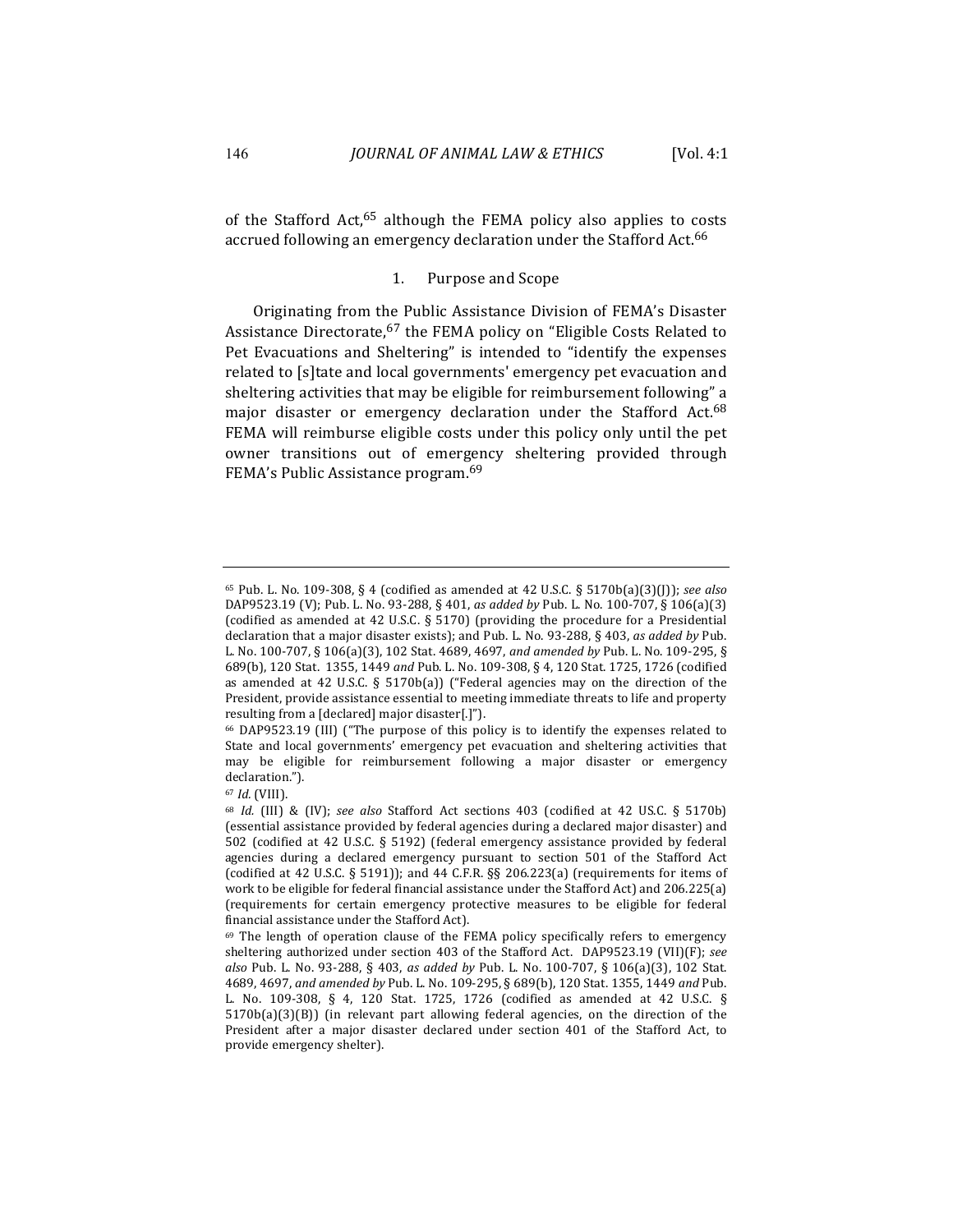## 2. Eligible Applicants

Under the FEMA policy, only state and local governments may apply for direct financial assistance from FEMA for sheltering and rescuing household pets and service animals following a Stafford Act major disaster or emergency declaration.<sup>70</sup> More specifically, the FEMA policy permits state and local governments receiving evacuees from areas declared a major disaster or an emergency under the Stafford Act to seek reimbursement from FEMA for eligible pet rescue, sheltering, and evacuation-support costs;<sup>71</sup> and state and local governments outside the designated disaster area to seek reimbursement from FEMA under mutual aid protocols through the affected and supported states.<sup>72</sup>

Although contractors or private non-profit (PNP) organizations that shelter or rescue household pets and service animals cannot be reimbursed directly as an applicant under the FEMA policy, these entities may be reimbursed through a state or local government for providing such animal sheltering or rescue services.<sup>73</sup>

## 3. Reimbursements for Household Pet Rescue Operations

The FEMA policy permits state and local governments to be reimbursed for household pet rescue operations conducted directly by

 $70$  DAP9523.19 (VII)(B)(2). Because the PETS Act does not provide statutory definitions for "household pet" and "service animal" (despite the repeated use of these terms in the text of the Act), FEMA has defined these terms for purposes of its policy on reimbursements for pet evacuations and sheltering:

<sup>&</sup>quot;Household Pet" means "[a] domesticated animal, such as a dog, cat, bird, rabbit, rodent, or turtle that is traditionally kept in the home for pleasure rather than for commercial purposes, can travel in commercial carriers, and be housed in temporary facilities. Household pets do not include reptiles (except turtles), amphibians, fish, insects/arachnids, farm animals (including horses), and animals kept for racing purposes." "Service Animal" means "[a]ny guide dog, signal dog, or other animal individually trained to provide assistance to an individual with a disability including, but not limited to, guiding individuals with impaired vision, alerting individuals with impaired hearing to intruders or sounds, providing minimal protection or rescue work, pulling a wheelchair, or fetching dropped items."

*Id.* (VII)(A)(1) & (2).

<sup>71</sup> *Id.* (VII)(B).

 $72$  *Id.* (VII)(B)(1); see also 44 C.F.R. § 206.223(a)(2) & (3) (requiring items of work eligible for federal assistance under the Stafford Act to be "located within a designated disaster area, except that sheltering and evacuation activities may be located outside the designated disaster area," and to be "the legal responsibility of an eligible applicant.").

 $73$  Such indirect reimbursements under the FEMA policy would require that:  $(1)$  a written statement from an eligible applicant under the FEMA policy be presented in which the applicant verifies that the contractor or PNP is performing or has performed sheltering or rescuing operations on the applicant's behalf; and  $(2)$  the related expenses are documented. DAP9523.19 (VII)(B)(2).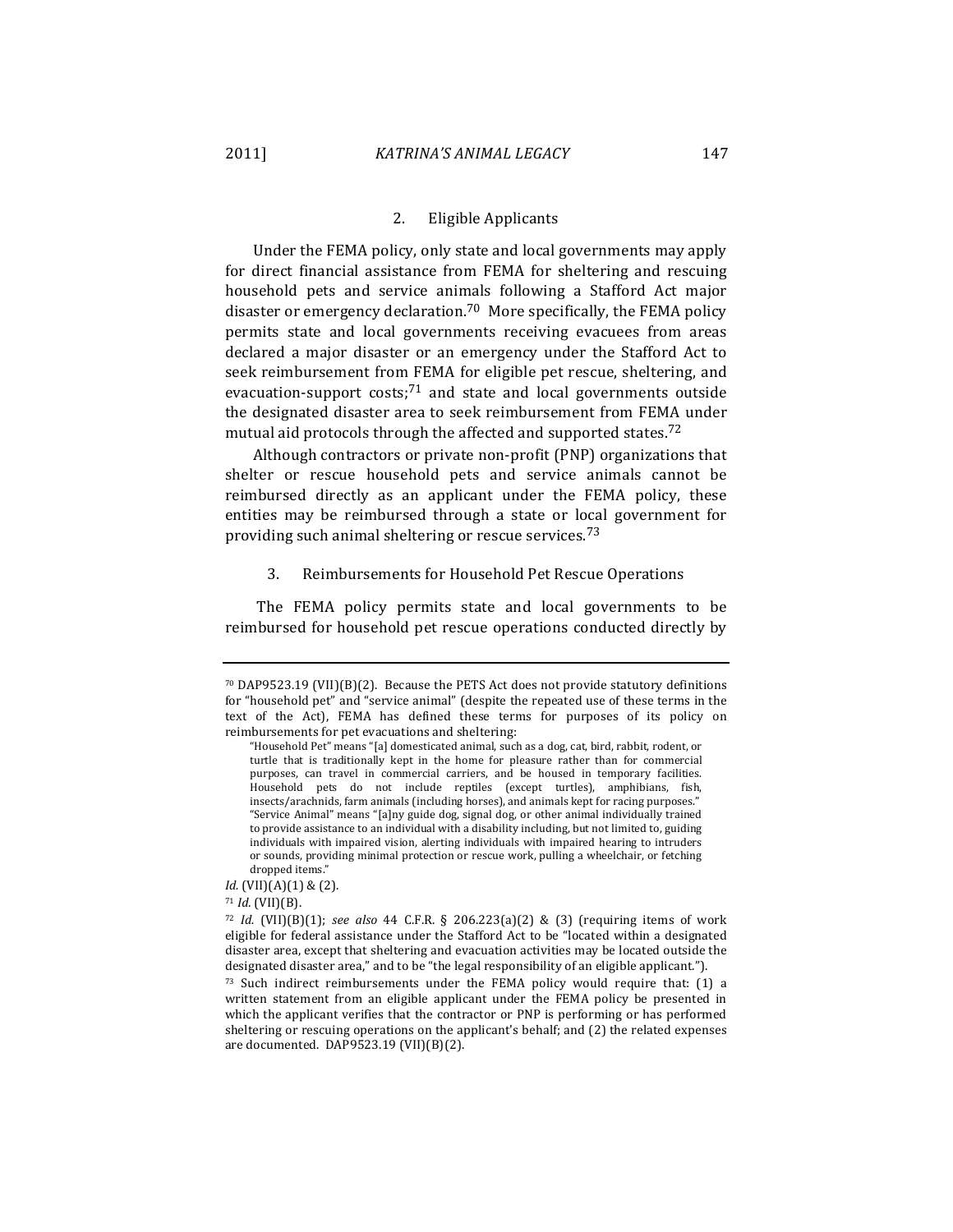the state or local government or under contract by other service providers.<sup>74</sup> Table 1 summarizes some reimbursable rescue costs:

| <i>Table 1:</i> Reimbursable Costs for Household Pet Rescue Operations |                                                                                                                                                                                                                                                                                                                    |  |
|------------------------------------------------------------------------|--------------------------------------------------------------------------------------------------------------------------------------------------------------------------------------------------------------------------------------------------------------------------------------------------------------------|--|
| DAP9523.19<br>(VII)(C)                                                 | Eligible Cost                                                                                                                                                                                                                                                                                                      |  |
| (1)                                                                    | Overtime pay for regular full-time employees of applicant.                                                                                                                                                                                                                                                         |  |
| (2)                                                                    | Regular-time and overtime pay for contract labor (including<br>mutual aid agreements) specifically hired by the eligible<br>applicant to provide additional support required as a result of<br>the disaster.                                                                                                       |  |
| (3)                                                                    | The ownership and operation costs of applicant-owned or leased<br>equipment to provide eligible pet transportation to congregate<br>pet shelters, pursuant to certain federal regulations. <sup>75</sup><br>The cost of leasing equipment to provide eligible<br>pet<br>transportation to congregate pet shelters. |  |

# 4. Reimbursements for Congregate Household Pet Sheltering **Operations**

The FEMA policy permits state and local governments to be reimbursed for sheltering operations for pets conducted directly by the state or local government or under contract by other sheltering providers.<sup>76</sup> Table 2 summarizes some of the reimbursable sheltering costs authorized under the FEMA policy.

| <b>Sheltering Operations</b>          | Table 2: Reimbursable Costs for Congregate Household Pet                                      |
|---------------------------------------|-----------------------------------------------------------------------------------------------|
| DAP9523.19 (VII)(D)<br><b>Section</b> | Eligible Cost                                                                                 |
|                                       | Facilities.                                                                                   |
| (2)                                   | Supplies and commodities reasonably needed for<br>and used directly on the declared disaster. |

<sup>76</sup> *Id.* (VII)(D).

<sup>74</sup> *Id.* (VII)(C).

<sup>&</sup>lt;sup>75</sup> *See e.g.*, 44 C.F.R. § 206.228(a)(1) (providing guidelines for federal reimbursement of ownership and operation costs of applicant-owned equipment used to perform eligible work under the Stafford Act) and (2) (excluding cost of equipment operator labor as a reimbursable cost under the Stafford Act). Under the FEMA policy, "Congregate Household Pet Shelters" (shortened to "Congregate Pet Shelters" throughout the text of the policy) means "[a]ny private or public facility that provides refuge to rescued household pets and the household pets of shelterees in response to a declared major disaster or emergency." DAP9523.19 (VII)(A)(3).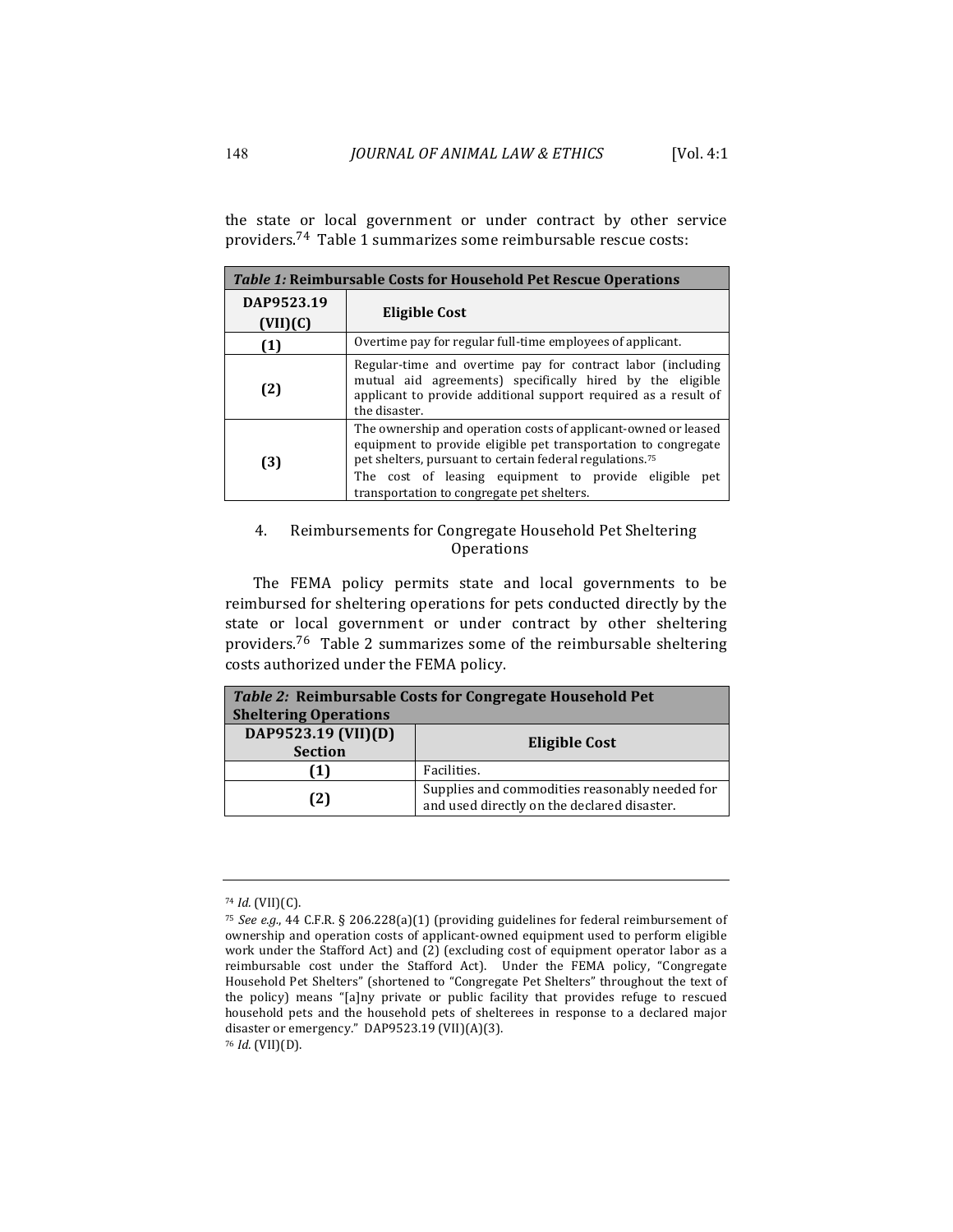In contrast to household pets, service animals may be sheltered with their owners in "congregate shelters" under the FEMA policy.<sup>77</sup>

#### *D. Other Federal Laws and Policies Complementing the PETS Act*

While the PETS Act catalyzes the development and implementation of animal-related plans and preparedness efforts at the state and local levels of government, other federal laws and policy documents facilitate effective implementation of the PETS Act by federal agencies involved in federal emergency preparedness and response efforts. The PETS Act functions in tandem most notably with two other federal sources of law and policy: the Post-Katrina Emergency Management Reform Act of 2006 (PKEMRA) and the *National Response Framework* (NRF).<sup>78</sup>

## 1. Post-Katrina Emergency Management Reform Act of 2006

 $PKEMRA^{79}$  contains several provisions related to animals in federal emergency planning and preparedness efforts, including provisions requiring the President to ensure that each federal agency with responsibilities under the National Response Plan (NRP) develops operational plans in support of the NRP; $80$  and that such plans address policies and provisions for pets during mass evacuations conducted by state, local, and tribal governments with the support of the relevant

<sup>77</sup> DAP9523.19 (VII)(E); see also DAP9523.15 (VII)(B)(1) (defining "Congregate Shelter" as "[a]ny private or public facility that provides contingency congregate refuge to evacuees, but that day-to-day serves a non-refuge function[,]" and identifying schools, stadiums, and churches as examples); and *supra*, note 70 (meaning of "Household Pet" and "Service Animal").

<sup>78</sup> The AVMA publicly supports this argument. American Veterinary Medical Association, Animal Health, PETS Act FAQ, http://www.avma.org/disaster/petsact\_faq.asp.

<sup>79</sup> Pub. L. No. 109-295, tit. VI, 120 Stat. 1355, 1394. Signed into law by President Bush two days before the PETS Act, PKEMRA amended the Homeland Security Act of 2002, Pub. L. No. 107-296, 116 Stat 2135, to provide that FEMA's "primary mission" is to "reduce the loss of life and property and protect the  $[U.S.]$  from all hazards" by leading and supporting the nation in a "risk-based, comprehensive emergency management system of preparedness, protection, response, recovery, and mitigation." Pub. L. No. 109-295, § 611(11), 120 Stat. 1355, 1396, amending Pub. L. No. 107-296, § 503, 116 Stat. 2135, 2213 (codified as amended at  $6$  U.S.C.  $\S$  313(b)(1)).

<sup>80</sup> Pub. L. No. 109-295, § 653(a)(4), 120 Stat. 1355, 1430-31, *amended by* Pub. L. No 110- 53, § 407(1)(A), 121 Stat. 266, 304 (codified as amended at 6 U.S.C. § 753(a)(4)). The National Response Plan was superseded by the *National Response Framework* in 2008. NATIONAL RESPONSE FRAMEWORK, *supra* note 9.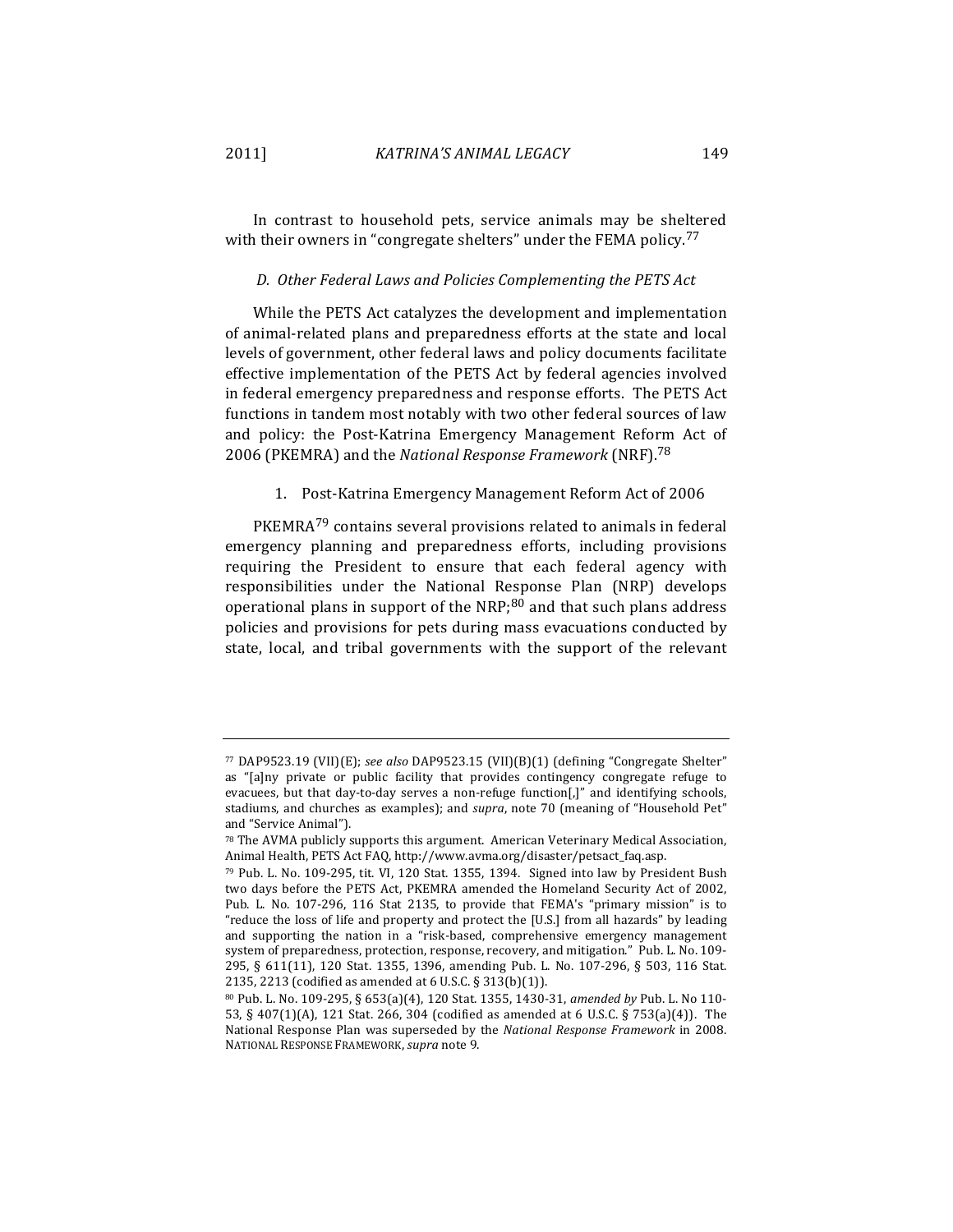federal agency.<sup>81</sup> Like section 4 of the PETS Act, PKEMRA also amended the Stafford Act to authorize federal agencies (on the direction of the President after a major disaster declaration is made under the Stafford Act) to provide rescue, care, shelter, and essential needs to people with household pets and service animals, as well as to the pets and animals themselves. 82

The Public Law containing PKEMRA also includes a general provision requiring DHS, in approving standards for state and local emergency preparedness operational plans submitted for review (as part of the process for states to obtain financial contributions from the federal government for "necessary and essential State and local emergency preparedness personnel and administrative expenses" under the Stafford Act<sup>83</sup>), to ensure that such plans take into account "the needs of individuals with household pets and service animals before, during, and following a major disaster or emergency"; provided that federal agencies may provide assistance as described in section 403(a) of the Stafford Act<sup>84</sup> to carry out such plans.<sup>85</sup>

# 2. National Response Framework (NRF)

The  $NRF^{86}$  is a policy document that presents "the guiding principles [enabling] all response partners in the U.S. to prepare for and

<sup>81</sup> Pub. L. No. 109-295, § 653(b)(4)(A)(iv), 120 Stat. 1355, 1431, *amended by* Pub. L. No 110-53, § 407(1)(A), 121 Stat. 266, 304 (codified as amended at 6 U.S.C. § 753(b)(4)(A)(iv)). 

<sup>82</sup> Pub. L. No. 109-295, § 689(b)(2)(D), 120 Stat. 1355, 1449; *cf.* Pub. L. No. 109-308, § 4, 120 Stat. 1725, 1726 (codified at 42 U.S.C. § 5170b(a)(3)(J)).

<sup>83</sup> Pub. L. No. 93-288, § 613(a) and (b)(3), *as added by* Pub. L. No. 103-337, § 3411(a)(3), 108 Stat. 2663, 3106, *and amended by* Pub. L. No. 107-188, § 151, 116 Stat. 594, 630 *and* Pub. L. No. 109-295, § 631, 120 Stat. 1355, 1420 (codified as amended at 42 U.S.C. §  $5196b(a)$  and  $(b)(3)$ ).

<sup>84</sup> Pub. L. No. 93-288, § 403(a), as added by Pub. L. No. 100-707, § 106(a)(3), 102 Stat. 4689, 4697, and amended by Pub. L. No. 109-295, § 689(b), 120 Stat. 1355, 1449 and Pub. L. No. 109-308, § 4, 120 Stat. 1725, 1726 (codified as amended at 42 U.S.C. §  $5170b(a)$ ) (authorizing federal agencies, on the direction of the President after a major disaster declaration is made under the Stafford Act, to provide assistance essential to meeting immediate threats to life and property resulting from a major disaster).

<sup>85</sup> Pub. L. No. 109-295, § 536, 120 Stat. 1355, 1385; *cf.* Pub. L. No. 109-308, §2 (codified as amended at 42 U.S.C. § 5196b(g)) (codifying, in essence, the PKEMRA provision as an amendment to the Stafford Act).

<sup>86</sup> NATIONAL RESPONSE FRAMEWORK, *supra* note 9; U.S. DEP'T OF HOMELAND SEC., OVERVIEW: ESF AND SUPPORT ANNEXES COORDINATING FEDERAL ASSISTANCE IN SUPPORT OF THE NATIONAL RESPONSE FRAMEWORK (Jan. 2008), *available at http://www.fema.gov/pdf/emergency/* nrf/nrf-overview.pdf; and NRF Resource Center, *supra* note 9.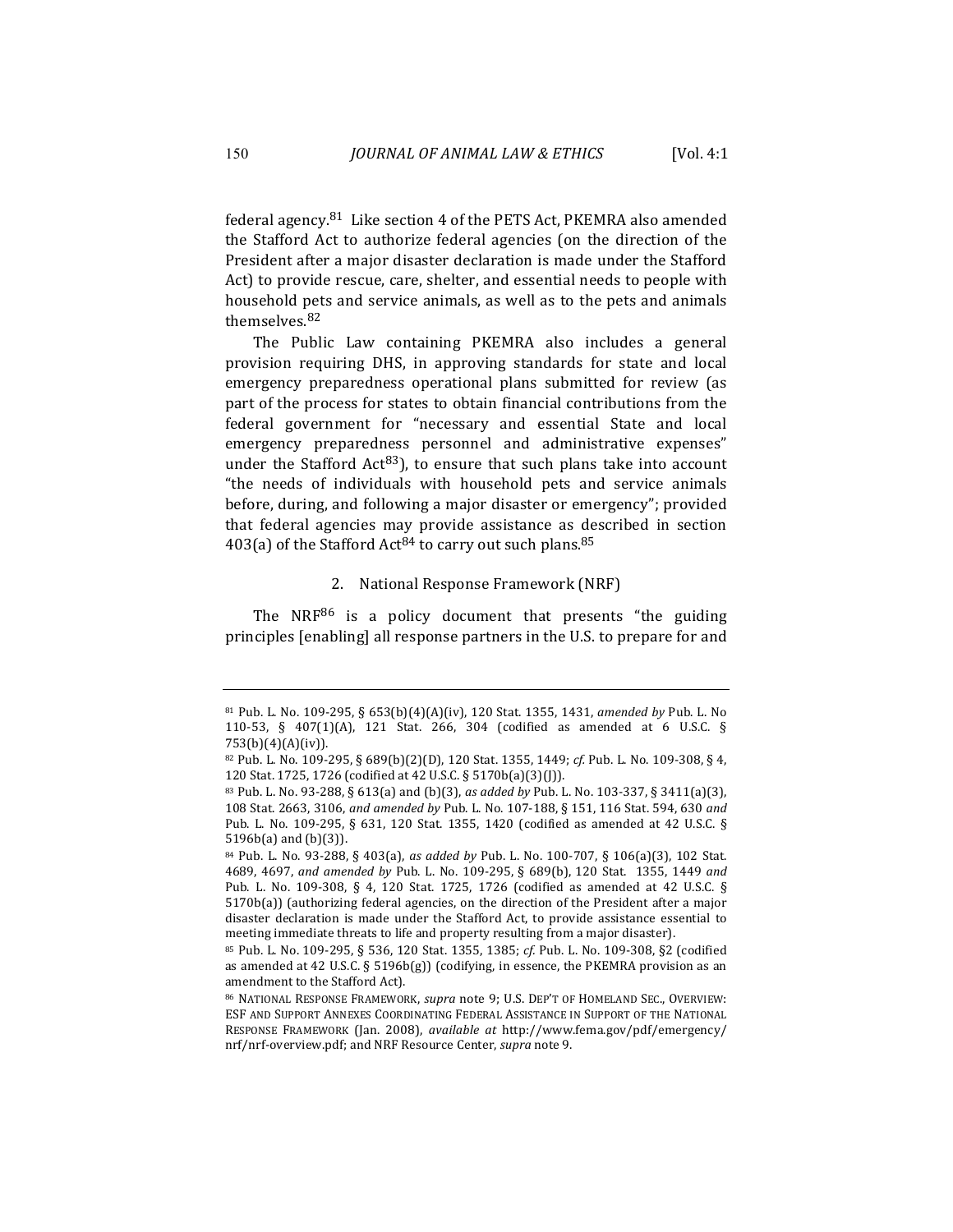provide a unified national response to disasters and emergencies[.]" $87$ Establishing a "comprehensive, national, all-hazards approach to domestic incident response $\left[\frac{1}{88}$  the NRF is built upon scalable, flexible, and adaptable coordinating structures to align key roles and responsibilities across the U.S.; explains the common discipline and structures that have been exercised and matured at the local, tribal, state, and national levels over time; describes key lessons learned from past disasters such as Hurricane Katrina and focuses on how the federal government is organized to support communities and states in catastrophic incidents; and builds upon the National Incident Management System (NIMS).<sup>89</sup>

### V. DISCUSSION: STRENGTHS AND AREAS FOR IMPROVEMENT

The PETS Act undoubtedly represents a vital step in promoting animal needs in emergency preparedness and management efforts as a matter of federal, state, and local policy and has made great strides in improving planning for animal needs during response operations to disasters and other emergencies throughout the U.S.

## *A. Strengths: Positive Impacts of the PETS Act*

## 1. Greater Public Awareness and Preparedness

Hurricane Katrina brought to the forefront of the national consciousness the importance of preparing for animal needs during responses to disasters and emergencies. The enactment of the PETS Act was indicative of how high the public's awareness had become on this issue in the months following Katrina. Such public awareness could be partly attributed to the public education and outreach efforts of the

<sup>87</sup> NRF Resource Center, *supra* note 9.

<sup>88</sup> *Id.*

<sup>89</sup> NATIONAL RESPONSE FRAMEWORK, *supra* note 9, at 1. NIMS provides a "systematic, proactive approach to guide departments and agencies at all levels of government, nongovernmental organizations, and the private sector to work seamlessly to prevent, protect against, respond to, recover from, and mitigate the effects of incidents, regardless of cause, size, location, or complexity, in order to reduce the loss of life and property and harm to the environment." The NRF works in tandem with NIMS: the NRF provides "the structure and mechanisms for national-level policy for incident management"; NIMS provides "the template for the management of incidents." Fed. Emergency Mgmt. Agency, NIMS Resource Center, About the National Incident Management System (NIMS), http://www.fema.gov/emergency/nims/AboutNIMS.shtm; and U.S. DEP'T OF HOMELAND SEC., NATIONAL INCIDENT MANAGEMENT SYSTEM (Dec. 2008), *available at* http://www.fema.gov/pdf/emergency/nims/NIMS\_core.pdf.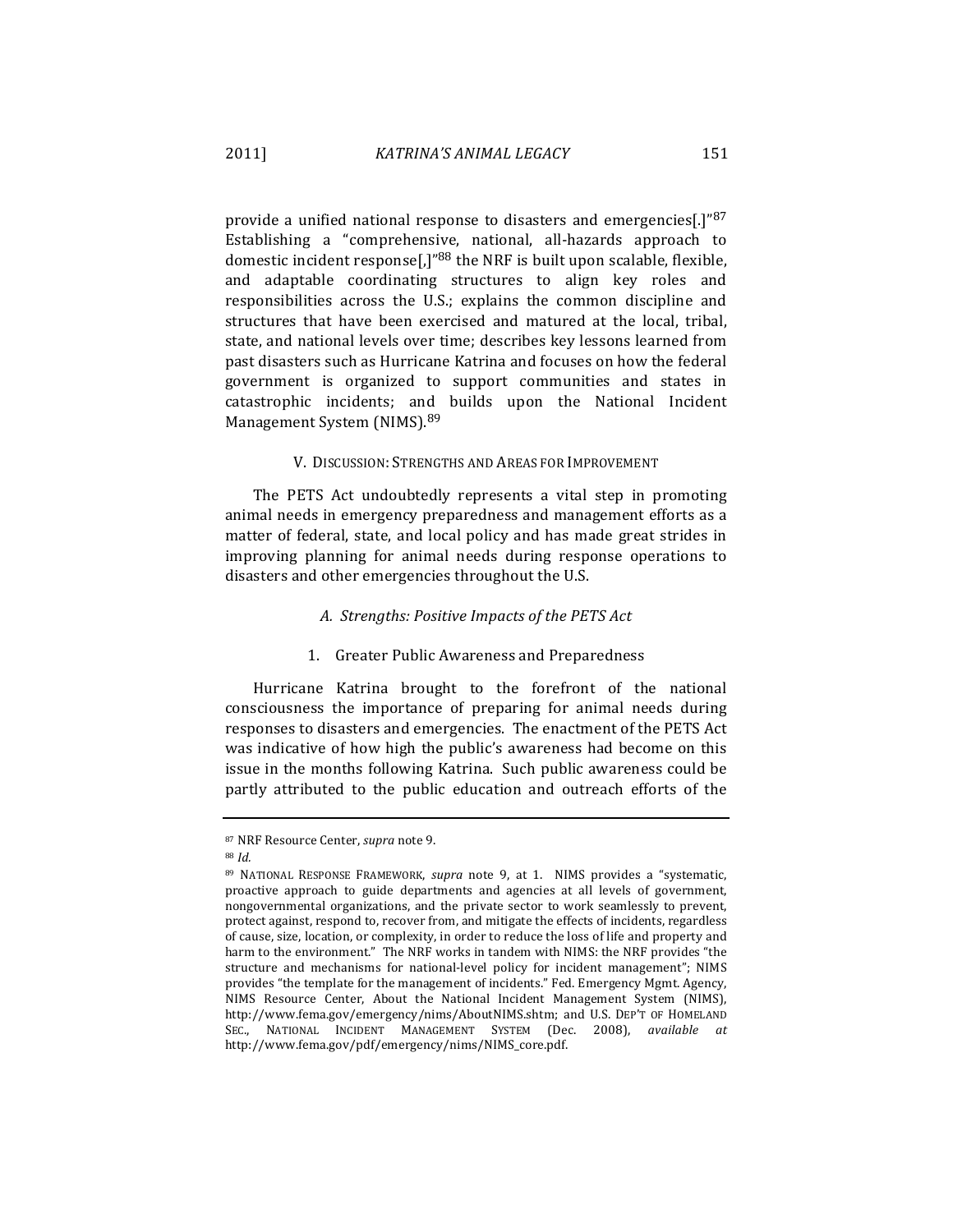federal government and animal health and welfare organizations.<sup>90</sup> Since the PETS Act became law, these organizations have continued their education and outreach efforts and have developed resources to help adult and juvenile members of the public prepare for the impact that disasters or emergencies may have on their pets or other animals.91

The non-profit sector also has stepped up its public animal preparedness efforts since the PETS Act became law. In February 2008, the AVMA, American Veterinary Medical Foundation (AVMF), and Red Cross formalized their decade-old Statement of Understanding on protecting animals and pets during emergencies by signing a Memorandum of Understanding (MOU) that lay the groundwork for increased cooperation between these three national organizations.  $92$ 

<sup>90</sup> Press Release, U.S. Dep't of Homeland Sec., Homeland Security and Animal Groups Encourage Americans to Include Their Pets When Preparing for Emergencies (May 31, 2006), *available at* http://www.prnewswire.com/news-releases/homeland-securityand-animal-groups-encourage-americans-to-include-their-pets-when-preparing-for-

emergencies-56588342.html (announcing a joint effort between DHS, AVMA, HSUS, ASPCA, and the American Kennel Club "to encourage pet owners to prepare for emergencies" and the development of a "new brochure that highlights the key steps pet owners should take to prepare themselves and their animals."); U.S. DEP'T OF HOMELAND SEC., PREPARING YOUR PETS FOR EMERGENCIES MAKES SENSE. GET READY NOW, *available at* http://www.ready.gov/sites/default/files/documents/files/pets%5B1%5D.pdf. 

<sup>91</sup> Fed. Emergency Mgmt. Agency, Information for Pet Owners, http://www.fema.gov/ plan/prepare/animals.shtm; Fed. Emergency Mgmt. Agency, FEMA for Kids, Pets and Disasters, http://www.fema.gov/kids/pets.htm; Humane Society of the United States, Disaster Preparedness for Pets: Keep you family and pets safe, Oct. 12, 2009, http://www.humanesociety.org/issues/animal\_rescue/tips/

disaster\_preparedness\_for\_1.html (last visited Jan. 22, 2010); and American Veterinary Medical Association, Animal Health, AVMA disaster preparedness, http://www.avma. org/disaster/default.asp.

 $92$  See *supra* note 26. Under this MOU: (1) the AVMA serves as a technical adviser to the Red Cross on all animal and veterinary related aspects of disaster-response efforts; (2) Red Cross volunteers refer all animal medical questions and needs to veterinarians affiliated with the national, state, county, or local veterinary medical associations during disasters; and (3) the AVMF assists in funding programs developed under the MOU through AVMF grants. American Veterinary Medical Association, Animal Health, History of AVMA Emergency Preparedness and Response Programs, http://www.avma.org/ vmat/history.asp; Press Release, American Veterinary Medical Association, AVMA, AVMF, Red Cross enter agreement to coordinate animal rescue efforts and programs (March 25, 2008), *available at* http://www.prnewswire.com/news-releases/avmaavmf-red-cross-enter-agreement-to-coordinate-animal-rescue-efforts-and-programs-61944387.html.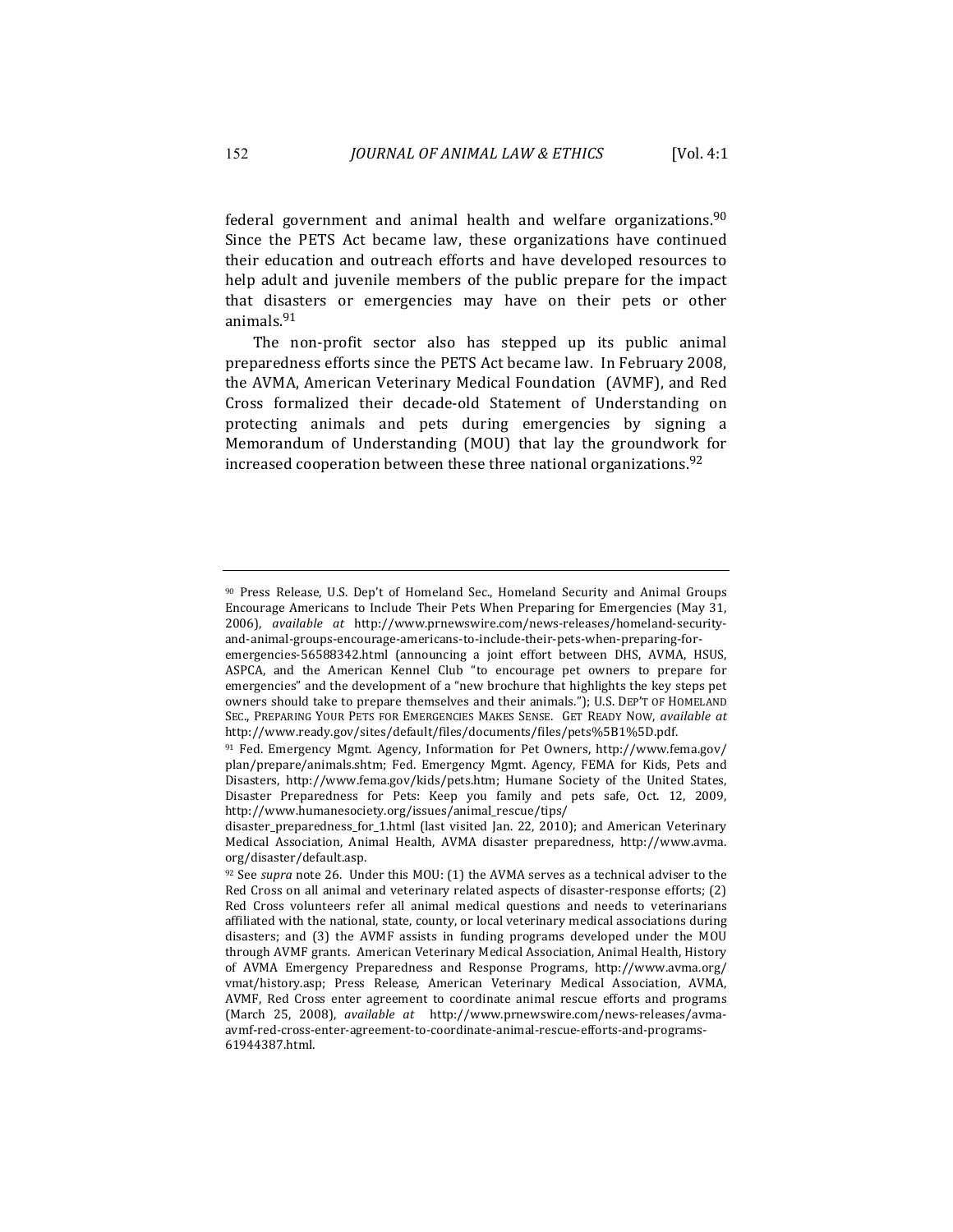### 2. Improvements in Local Planning Efforts

Local disaster and emergency planning efforts related to animals have improved since the PETS Act became law. One notable example is the disaster pet plan that San Diego County, California developed in response to the PETS Act, which proved to be effective during the Fall 2007 California wildfire crisis.<sup>93</sup> Through the joint efforts of the San Diego County Department of Animal Services, local animal welfare groups, and the Red Cross in executing the pet plan, pets and their owners were able to stay together during the wildfires:

- Common areas and green space adjacent to local shelters were made available for kennels, and volunteers from animal welfare organizations assisted with the processing and care of small pets that had been brought to the shelter by their owners. One official with the San Diego County Department of Animal Services observed that "[m]any pet owners camped out and took personal care of their animals, and owners were able to go into the...shelters for rest and nourishment themselves.... It was a 'win-win' situation for both the pets and their owners."94
- The San Diego Humane Society and SPCA (Society for Prevention of Cruelty to Animals) supplied a Mobile Universal Transport and Treatment vehicle ("MUTT mobile") that was stocked with medical supplies and a veterinarian on-board.

FEMA hailed these efforts in San Diego as proof "that keeping pets and people together in the face of disaster can be done" through a "caring and coordinated effort."95

3. Improvements in State Planning Efforts

One month before the first anniversary of Hurricane Katrina and two months before the PETS Act was signed into law, HSUS reported that seven states (including Louisiana) had passed legislation concerning animal disaster and emergency planning and response, and

<sup>93</sup> News Release, Fed. Emergency Mgmt. Agency, Release No. 1731-052, A Disaster Pet Plan That Worked For San Diego: Pets And People Staying Together (Nov. 29, 2007), *available at* http://www.fema.gov/news/newsrelease.fema?id=41816. 

<sup>94</sup> *Id.*

<sup>95</sup> *Id.*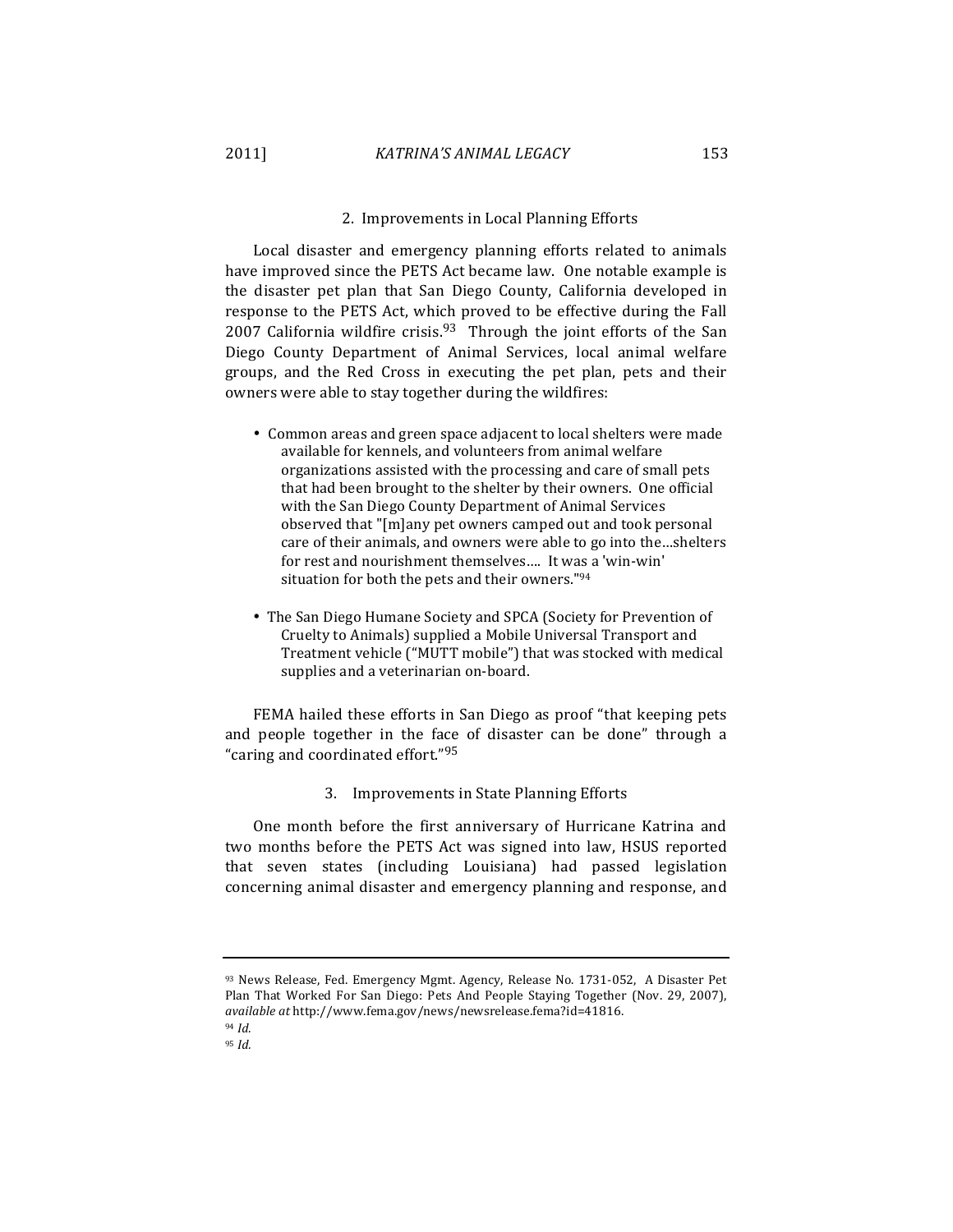that four other states were considering similar bills.<sup>96</sup> As of mid-January 2010, the AVMA reported that over thirty states (including Maryland, Pennsylvania, and nearly every other state in the Mid-Atlantic region of the U.S.) had animal disaster plans in place and available.97 

### 4. Improvements in Federal Planning Efforts

Federal disaster and emergency planning efforts related to animals also have improved since the PETS Act became law. The federal government and animal health and welfare organizations have partnered to increase public awareness of the importance of planning and preparing for animal needs during responses to disasters and emergencies. $98$  For example, HSUS reports that it now works closely with the U.S. Department of Agriculture (USDA) and FEMA on disaster plans for animal welfare;<sup>99</sup> that USDA has established a division focused on emergency management issues for pets and service animals;  $100$  and

<sup>&</sup>lt;sup>96</sup> Press Release, Humane Society of the United States, With Hurricane Season Upon Us, Congress Passes Landmark Bill To Leave No Pet Behind (Aug. 4, 2006), *available at* http://www.hsus.org/press\_and\_publications/press\_releases/with\_hurricane\_season\_u pon.html (last visited Jan. 22, 2010). The states that had already passed animal disaster planning and response laws at the time of this press release were Maine, New Mexico, Florida, Hawaii, Louisiana, New Hampshire and Vermont; the states that were considering such bills were California, Illinois, New Jersey and New York. *Id.* By the fourth anniversary of Hurricane Katrina, HSUS reported that twenty states had enacted laws to include animals in disaster and emergency planning. Press Release, Humane Society of the United States, Four Years After Katrina, Animal Welfare in Gulf Region Looking Up (Aug. 28, 2009), *available at http://www.humanesociety.org/news/* news/2009/08/4\_years\_after\_katrina\_animal\_welfare\_in\_gulf\_region\_looking\_up082809. html. 

<sup>97</sup> American Veterinary Medical Association, Animal Health, Animal disaster plans and resources by state, http://www.avma.org/disaster/state\_resources/default.asp; *cf.* Friends of Animals, Animal Disaster Plans of U.S. States (Oct. 26, 2006), http://www.friendsofanimals.org/programs/animal-disaster-plans/index.php (updated 20 days after the PETS Act was signed into law). The District of Columbia, Delaware, and West Virginia appeared to be the only jurisdictions in the Mid-Atlantic region that did not have animal disaster plans available as of mid-January 2010.

<sup>&</sup>lt;sup>98</sup> See *supra* notes 93-94 and related text.

<sup>99</sup> HSUS Four Years After Katrina, *supra* note 99.

<sup>100</sup> U.S. Dep't of Agriculture, Animal and Plant Health Inspection Service, Emergency Preparedness and Response, http://www.aphis.usda.gov/emergency\_response/; and U.S. Dep't of Agriculture, Animal and Plant Health Inspection Service, National Center for Animal Health Emergency Management, http://www.aphis.usda.gov/animal\_health/ emergency\_management/. HSUS also reports that it has worked with Congress to secure appropriations funding for the USDA's disaster planning efforts for animals. HSUS Four Years After Katrina, *supra* note 99.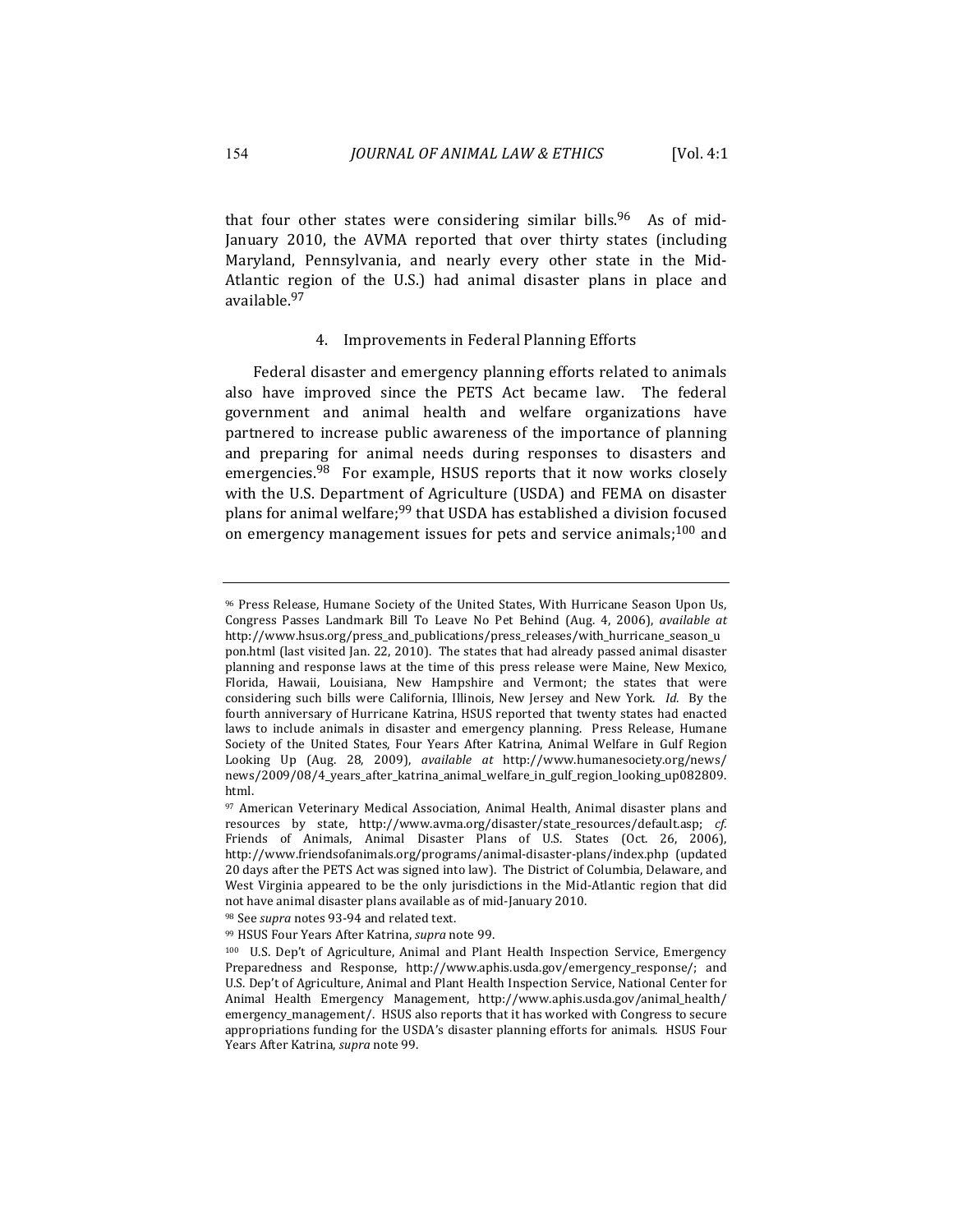that FEMA has established a program to coordinate actions among federal agencies, HSUS, and other organizations.  $101$ 

## *B. Shortcomings of the PETS Act and Potential Next Steps*

### 1. Gaps in the PETS Act: Authority of Federal Agencies

While the PETS Act specifically authorizes federal agencies to provide for the needs of household pets and service animals and their owners when responding to major disasters declared under the Stafford Act, $102$  the PETS Act does not include a similar authorization for federal agencies responding to emergencies declared under the Stafford Act.<sup>103</sup> Despite this omission in the statutory scheme created by the PETS Act, several existing statutory<sup>104</sup> and regulatory<sup>105</sup> provisions furnish broad legal authority under which federal agencies may provide for animal needs when responding to emergencies declared under the Stafford Act.

<sup>101</sup> *Id.*

<sup>102</sup> Pub. L. No. 109-308, § 4, 120 Stat. 1725, 1726, amending Pub. L. No. 93-288, § 403(a)(3), *as added by* Pub. L. No. 100-707, § 106(a)(3), 102 Stat. 4689, 4697, *and as* amended by Pub. L. No. 109-295, § 689(b), 120 Stat. 1355, 1449 (codified as amended at 42 U.S.C. § 5170b(a)(3)(J)); and Pub. L. No. 93-288, § 401, *as added by* Pub. L. No. 100-707, § 106(a)(3) (codified as amended at 42 U.S.C. § 5170).

<sup>103</sup> Pub. L. No. 93-288, § 501, *as added by* Pub. L. No. 100-707, § 107(a), 102 Stat. 4689, 4706 (codified as amended at 42 U.S.C. § 5191(a)); and Pub. L. No. 93-288, § 502, as added by Pub. L. No. 100-707, § 107(a), 102 Stat. 4689, 4706, and amended by Pub. L. No. 109-295, § 681(b), 120 Stat. 1355, 1444 (codified as amended at 42 U.S.C. § 5192).

<sup>&</sup>lt;sup>104</sup> *See e.g.*, 42 U.S.C. § 5192(a)(4) (authorizing the President to provide emergency assistance through federal agencies during a declared emergency) and (b) (authorizing the President to provide assistance with respect to efforts to save lives and to protect property and public health and safety), cf. 42 U.S.C. § 5170b(a)(3) ("Federal agencies may on the direction of the President, provide assistance essential to meeting immediate threats to life and property resulting from a major disaster ... [including the performance of] any work or services essential to saving lives and protecting and preserving property or public health and safety[.]").

<sup>&</sup>lt;sup>105</sup> See e.g., 44 C.F.R. § 206.5(b) (authorizing certain FEMA officials to direct federal agencies to support emergency efforts by state and local governments to save lives and to protect property and public health and safety during declared emergencies) and (c)(3) (authorizing certain FEMA officials to direct federal agencies to provide emergency assistance necessary to save lives and to protect property and public health and safety by performing certain work or services authorized under the Stafford Act during declared emergencies); cf. 42 U.S.C. § 5170b(a)(3) ("Federal agencies may on the direction of the President, provide assistance essential to meeting immediate threats to life and property resulting from a major disaster  $\ldots$  [including the performance of] any work or services essential to saving lives and protecting and preserving property or public health and safety[.]").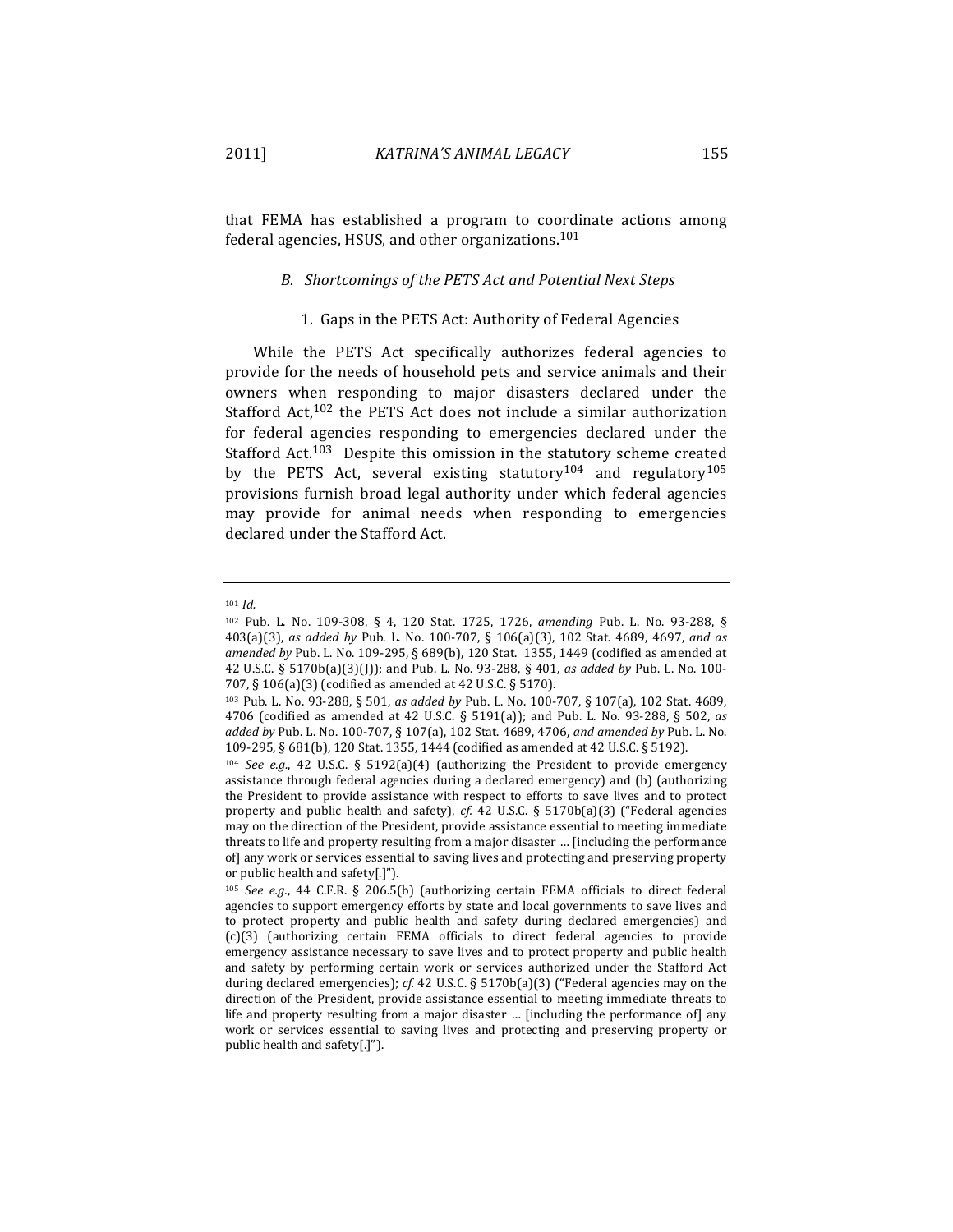Although this omission in the statutory language may reflect a deliberate decision by Congress to provide less detailed direction in federal responses to emergencies compared to major disasters,  $106$ Congress should revisit the PETS Act to clarify its intent regarding this matter. 

Furthermore, Congress should revisit the PETS Act, PKEMRA, and the NRF "to ensure comprehensive coordination of command and control for implementation of the PETS Act" and thus "resolve significant gaps for effective implementation at all levels of government."107 

#### 2. Clarification of the FEMA Policy

Although FEMA's policy on reimbursing expenses related to pet. evacuations and sheltering applies to all major disasters and emergencies declared under the Stafford Act, FEMA will reimburse such expenses under the current policy only until a pet owner transitions out of emergency sheltering provided through FEMA's Public Assistance program as authorized under section 403 of the Stafford Act.<sup>108</sup> The length of operation of this FEMA policy is therefore clear in the context of major disasters declared under the Stafford Act, given that section 403 of the Stafford Act applies after a major disaster declaration has been made under the  $Act,^{109}$  but ambiguous in the context of

 $106$  This policy decision is reasonable and justifiable considering the fact that "emergencies" cover a much broader range of situations than "major disasters" do under the Stafford Act. *Cf.* 42 U.S.C. § 5122(1) (*see supra*, note 53) and (2) (*see supra*, note 54). In general, the Stafford Act does not provide as many specific details on the types of assistance that federal agencies may provide during declared emergencies as it does on the types of assistance that federal agencies may provide during declared major disasters. Such a difference in detail level is evident throughout the statutory text of the sections of the Stafford Act concerning federal responses to declared emergencies compared to those sections concerning federal responses to declared major disasters. *Cf.* section  $502$  of the Stafford Act (42 U.S.C. § 5192) and sections 402 and 403 of the Stafford Act (42 U.S.C. §§ 5170a and 5170b).

<sup>&</sup>lt;sup>107</sup> American Veterinary Medical Association, AVMA Policy, Pet Evacuation and Transportation Standards (PETS) Act Implementation (April 2008), http://www.avma.org/issues/policy/pets\_act.asp. 

<sup>108</sup> DAP9523.19 (IV) and (VII)(F); and Pub. L. No. 93-288, § 403, *as added by* Pub. L. No. 100-707, § 106(a)(3), 102 Stat. 4689, 4697, *and amended by* Pub. L. No. 109-295, § 689(b), 120 Stat. 1355, 1449 and Pub. L. No. 109-308, § 4, 120 Stat. 1725, 1726 (codified as amended at 42 U.S.C.  $\S 5170b(a)(3)(B)$ .

<sup>109</sup> Pub. L. No. 93-288, § 403, *as added by* Pub. L. No. 100-707, § 106(a)(3), 102 Stat. 4689, 4697, and amended by Pub. L. No. 109-295, § 689(b), 120 Stat. 1355, 1449 and Pub. L. No. 109-308, § 4, 120 Stat. 1725, 1726 (codified as amended at 42 U.S.C. §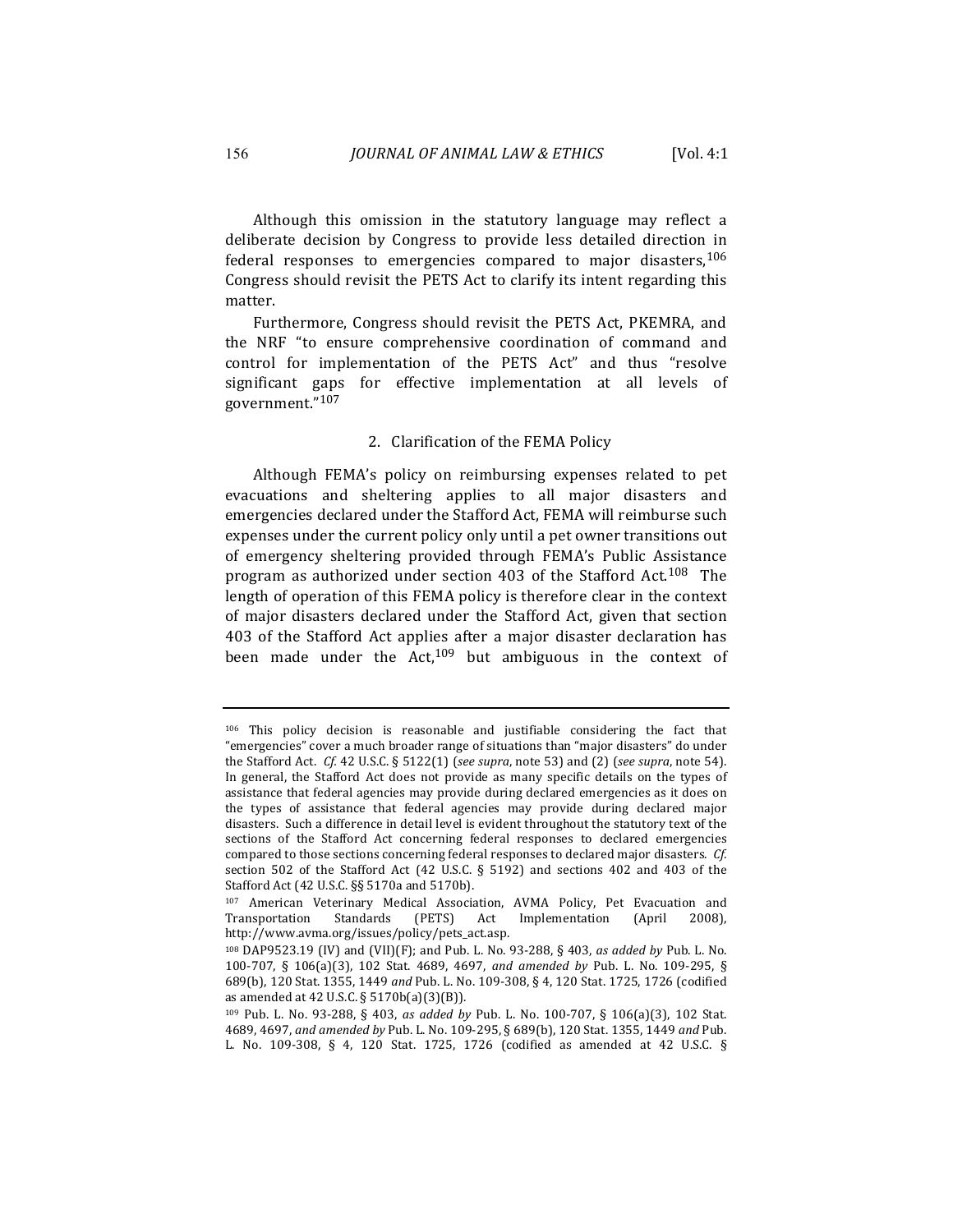emergencies declared under the Act. Because emergency sheltering has been provided during past emergencies declared under the Stafford Act (including Hurricane Katrina), and because FEMA has reimbursed certain expenses related to such emergency sheltering,  $110$  the current FEMA policy appears to allow state and local governments to continue receiving reimbursements from FEMA once a pet owner transitions out of emergency sheltering provided during declared emergencies. FEMA should clarify this point when it reviews this policy in October 2010.

## 3. Implementation Gaps

Although many states have taken steps to address animal needs during responses to disasters or other emergencies since the PETS Act became law, $111$  over a dozen U.S. jurisdictions had not taken such steps as of mid-January  $2010$ .<sup>112</sup> This situation suggests that implementation of the PETS Act still was incomplete more than three years after becoming law. There is still a need to advocate and promote animal

<sup>5170</sup>b(a)(3)(B)); and Pub. L. No. 93-288, § 401, *as added by* Pub. L. No. 100-707, §  $106(a)(3)$  (codified as amended at 42 U.S.C. § 5170).

<sup>110</sup> Such emergency sheltering was provided in states that were not directly affected by Hurricane Katrina but that received evacuees from areas devastated by Hurricane Katrina. Fed. Emergency Mgmt. Agency, Disaster Specific Guidance #2, Eligible Costs for Emergency Declarations: Hurricane Katrina (Sept. 9, 2005), *available at* http://rimsinland.oes.ca.gov/WebPage/oeswebsite.nsf/ClientOESFileLibrary/Hurricane %20Katrina/\$file/DSG-2%20Sheltering%20Costs.pdf (invoking the authority of title 5 of the Stafford Act and noting that "the President has declared Emergency Declarations in several states making Federal assistance immediately available to State and local governments for 100% of the eligible costs they incur to provide shelter and care to Katrina's victims[]"); see also Hurricane Katrina Fact Sheet, Fed. Emergency Mgmt. Agency, Emergency Declarations for Sheltering Evacuees (Sept. 9, 2005), *available at* http://www.fema.gov/pdf/government/grant/pa/fs\_403sheltering.pdf (providing that "States that receive evacuees from areas impacted by Hurricane Katrina may request an emergency declaration under Section 501 of the Stafford Act to seek reimbursement for costs related to sheltering operations[]"); and DAP9523.15 (VI) (providing that "States and local governments that receive evacuees from areas declared an emergency or major disaster may seek reimbursement for eligible sheltering and evacuation-support costs in accordance with mutual aid reimbursement protocols, through the affected and supported state(s) $[]$ ").

 $111$  *Cf.* AVMA Animal disaster plans and resources by state, *supra* note 100, and Friends of Animals, *supra* note 100.

<sup>&</sup>lt;sup>112</sup> AVMA Animal disaster plans and resources by state, *supra* note 100. Some critics of the PETS Act have argued that state and local governments are likely to rely on the services of non-profit organizations rather than develop formal animal disaster and emergency plans because of the limited financial resources available to them to implement the PETS Act." LESLIE IRVINE, ANIMALS AND SOCIETY INSTITUTE, POLICY PAPER, ANIMALS IN DISASTERS: RESPONSIBILITY AND ACTION 16-17 (2007), *available at* http://www.humanesocietyuniversity.org/files/emergenciesdisasters.pdf.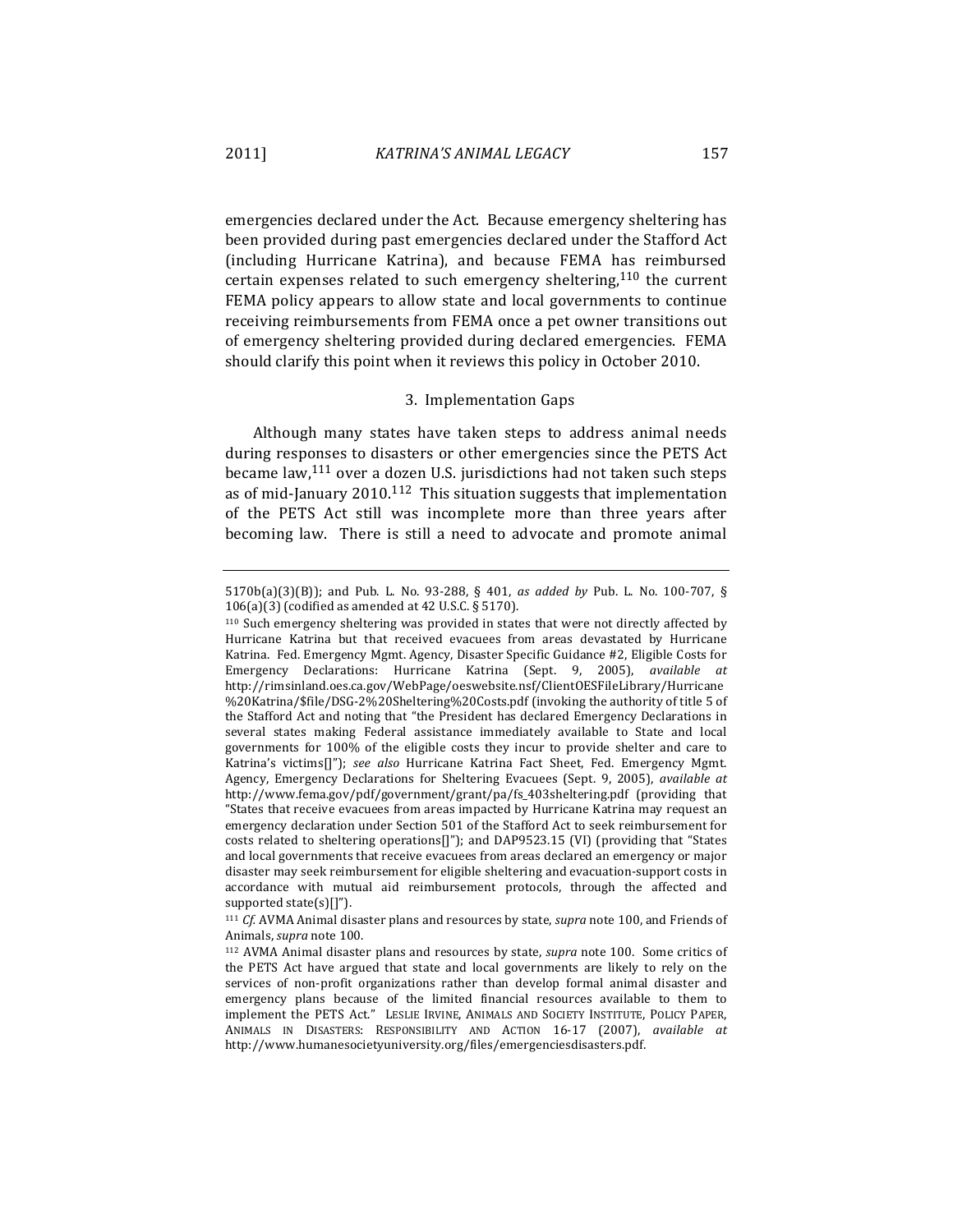needs in emergency preparedness and management efforts as a matter of federal, state, and local policy nationwide. As suggested by prominent organizations like the AVMA, DHS should take steps to implement the PETS Act "fully" and to provide federal leadership on effective and integrated animal emergency response by:

- 1. developing a dedicated implementation team;
- 2. invoking its legal and preparedness funding authorities to create and approve PETS Act programs and training materials, and to provide support for operational resources for states to utilize;
- 3. providing an adequate FEMA budget over several years to support program roll-out and implementation;
- 4. comprehensive and continuous program and policy coordination through all phases of the emergency management cycle, including preparedness and planning, exercises, emergency operations (*viz.*, evacuation, sheltering, triage and emergency veterinary care, field rescue, petowner reunification services, and support of service animals and their owners during evacuation operations and in settings where pets are prohibited), and recovery;
- 5. training subject matter experts and establishing technical teams to assist in the field with animal-related services (*e.g.*, transport, animal identification and tracking, veterinary triage, emergency care, credentialing, sheltering, and post-incident evaluation in keeping with the PETS Act and related FEMA policy guidance) during emergency responses; and
- 6. effective federal integration of animal emergency response through multi-agency and multi-sector outreach and coordination."<sup>113</sup>

<sup>113</sup> Letter from W. Ron DeHaven, CEO, American Veterinary Medical Association, to Michael Chertoff, U.S. Sec'y of Homeland Sec. (June 10, 2008) and Letter from Lyle Vogel, Interim Assistant Executive Vice President, American Veterinary Medical Association, to the Fed. Emergency Mgmt. Agency (Sept. 13, 2007), both available at http://www.avma.org/advocacy/federal/regulatory/emergency\_prep/pets\_act\_DHS\_FE MA\_NRF\_ltr.pdf; see also American Veterinary Medical Association, Advocacy, Federal regulatory emergency preparedness and response, PETS Act, http://www.avma.org/advocacy/federal/regulatory/emergency\_prep/pets\_act.asp. The AVMA also has identified several specific challenges for state and local governments seeking reimbursements for pet sheltering and evacuation expenses from FEMA under its policy that need to be addressed as a practical matter. AVMA PETS Act FAQ, *supra* note 81.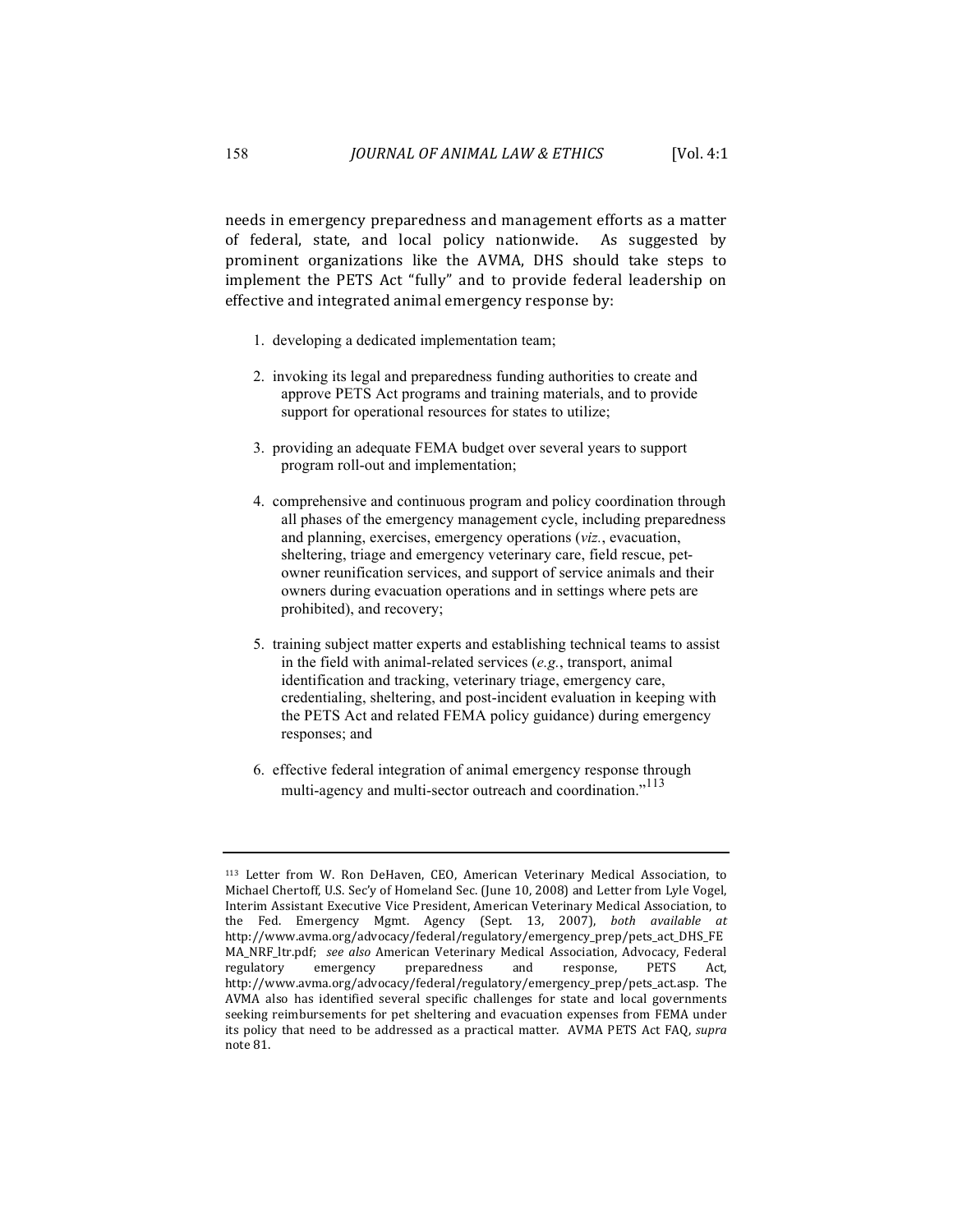One concrete "next step" that DHS can take would be to amend or supplement the NRF to address coordination of service and companion animal issues during emergency response operations by incorporating lessons learned before and since Hurricane Katrina and by clarifying "technical support roles for federal subject matter experts and their non-governmental organization (NGO) partners who work with requests for assistance from affected States."<sup>114</sup>

#### VI. CONCLUSION

In August 2005, Hurricane Katrina brought devastation to the Gulf Coast of the United States. Tragedy resonated across the region with significant loss of life and property and social disruption. This tragedy also highlighted significant gaps in the management of pets and service animals in the face of a major disaster. While this was not the first time animals faced disaster without adequate planning and preparedness from government authorities, national attention prompted legislative and policy changes for the treatment of pets and animals during a disaster response, culminating in the enactment of the PETS Act in 2006.

While not a comprehensive solution, the PETS Act represents an attempt to close some of the gaps in planning and preparedness efforts that Hurricane Katrina brought to light. Since becoming law, many states have updated their disaster and emergency plans to include pets and service animals, and while many plans have never been tested in the face of a major disaster, there have been some promising successes. As discussed previously, the disaster pet plan that San Diego County, California developed in response to the PETS Act proved to be effective during the Fall 2007 California wildfire crisis. A large-scale event has yet to test the post-Katrina preparedness efforts and federal policies related to animal needs during responses to disasters and emergencies. Such an event surely would reveal areas for improvement to be acted upon by decision-makers. In the meantime, concrete steps can be taken to improve the welfare of pets and service animals during disasters and emergencies. State and local planners should develop, exercise, and maintain animal disaster plans for their respective jurisdictions. Congress should revisit the PETS Act and FEMA should revisit its

<sup>114</sup> The AVMA supports this recommendation, arguing that the NRF currently is not sufficiently comprehensive to ensure an optimal emergency response because it does not include a "stand-alone document addressing animal emergency support functions[.]" Letter from W. Ron DeHaven, *supra* note 116, and Letter from Lyle Vogel, *supra* note 116.